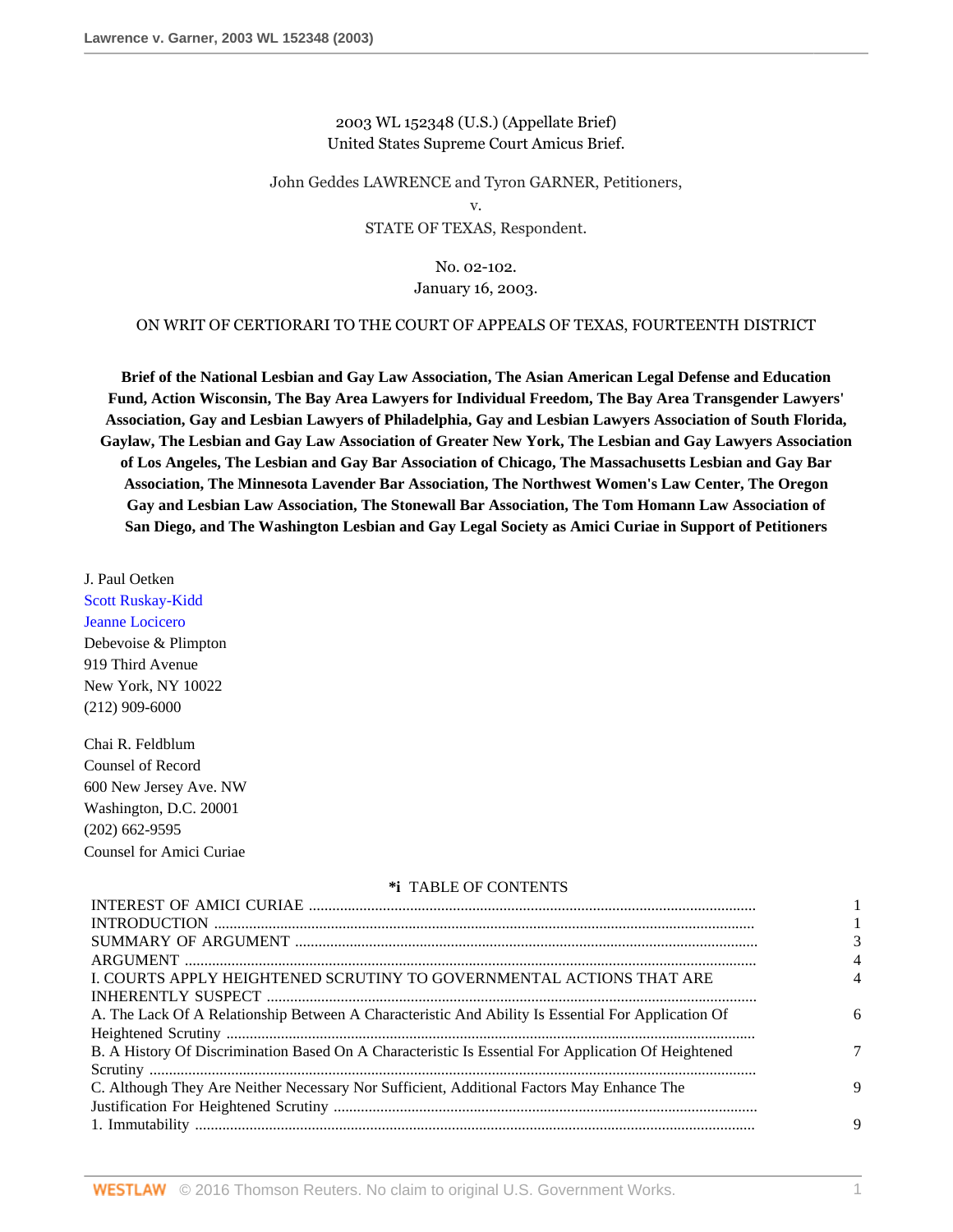|                                                                                            | 12 |
|--------------------------------------------------------------------------------------------|----|
| II. GOVERNMENTAL ACTIONS THAT CLASSIFY ON THE BASIS OF SEXUAL ORIENTATION                  | 14 |
|                                                                                            |    |
|                                                                                            | 14 |
| B. Gay Men, Lesbians, And Bisexuals Have Suffered A Persistent History Of Discrimination   | 16 |
|                                                                                            | 17 |
|                                                                                            | 18 |
| C. The Factors Of Immutability And Political Powerlessness Support Heightened Scrutiny For | 23 |
|                                                                                            |    |
|                                                                                            | 23 |
|                                                                                            | 25 |
| III. THIS COURT'S DECISION IN <i>BOWERS V. HARDWICK</i> DOES NOT PRECLUDE THE              | 28 |
| CONCLUSION THAT CLASSIFICATIONS BASED ON SEXUAL ORIENTATION DESERVE                        |    |
|                                                                                            |    |
|                                                                                            | 30 |

## **\*iii** TABLE OF AUTHORITIES

| <b>Federal Cases</b>                                                   |                |
|------------------------------------------------------------------------|----------------|
| Ben-Shalom v. Marsh, 881 F.2d 454 (7th Cir. 1989)                      | 16, 26, 27, 29 |
| Board of Trustees of the University of Alabama v. Garrett, 531 U.S.    |                |
|                                                                        |                |
|                                                                        | 9              |
|                                                                        | 28, 29, 30     |
| Boy Scouts of America v. Dale, 530 U.S. 640 (2000)                     | 16, 20, 22     |
| City of Cleburne v. Cleburne Living Center, Inc. 473 U.S. 432 (1985)   | passim         |
| Equality Foundation of Greater Cincinnati, Inc. v. City of Cincinnati, | 3              |
|                                                                        |                |
|                                                                        | 12, 13         |
|                                                                        | passim         |
|                                                                        | 6              |
|                                                                        | 5              |
| *iv High Tech Gays v. Defense Industrial Security Clearance            | 16, 26, 27, 29 |
|                                                                        |                |
|                                                                        | 6, 9           |
|                                                                        | 9              |
|                                                                        | 8,9            |
| Massachusetts Board of Retirement v. Murgia, 427 U.S. 307 (1976).      | 8              |
|                                                                        | 6, 9           |
|                                                                        | 21             |
|                                                                        | 12             |
| Padula v. Webster, 822 F.2d 97 (D.C. Cir. 1987)                        | 16, 29         |
|                                                                        | 2              |
|                                                                        | 5              |
|                                                                        | 4, 7, 8, 11    |
| *v Quinn v. Nassau County Police Department, 53 F. Supp. 2d 347        | 21             |
|                                                                        |                |
|                                                                        | 10             |
|                                                                        | passim         |
| San Antonio Independent School District v. Rodriguez, 411 U.S. 1       | 12, 13         |
|                                                                        |                |
| Schroeder v. Hamilton School District, 282 F.3d 946 (7th Cir. 2002).   | 3              |
|                                                                        | 21             |
|                                                                        | 6              |
| United States v. Carolene Products Co., 304 U.S. 144 (1938)            | 5              |
|                                                                        | passim         |
| United States Department of Agriculture v. Moreno, 413 U.S. 528        | 2              |
|                                                                        |                |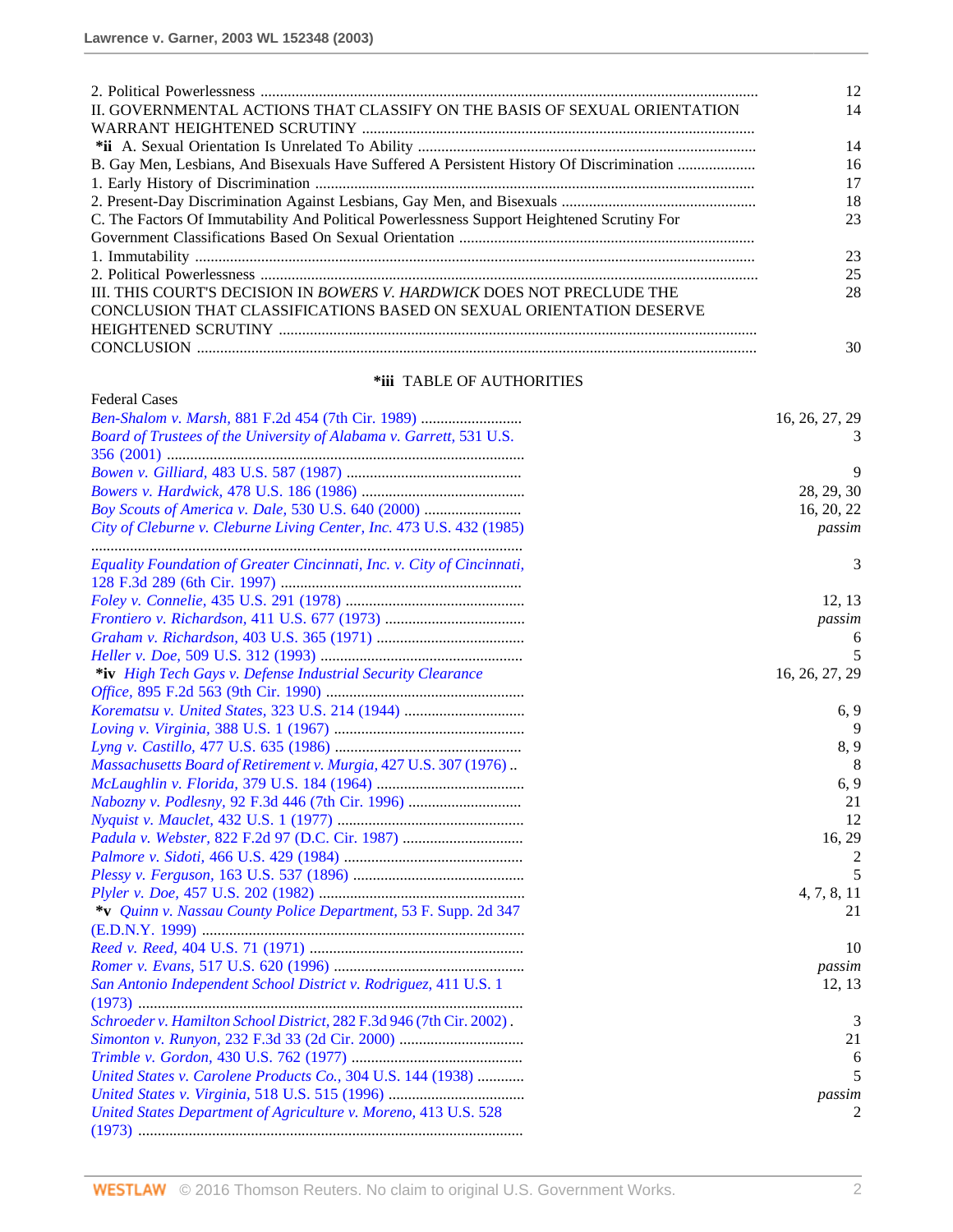|                                                                                                                                  | 3          |
|----------------------------------------------------------------------------------------------------------------------------------|------------|
| *vi Watkins v. United States Army, 875 F.2d 699 (9th Cir. 1989)                                                                  | 24, 25, 28 |
| Weber v. Aetna Casualty & Surety Co., 406 U.S.194 (1972)                                                                         | 11         |
| Woodward v. United States, 871 F.2d 1068 (Fed. Cir. 1989)                                                                        | 29         |
| Zavatsky v. Anderson, 130 F. Supp. 2d 349 (D. Conn. 2001)                                                                        | 3          |
| <b>State Cases</b>                                                                                                               |            |
|                                                                                                                                  | 20<br>16   |
| D.H. v. H.H., No. 1002045, 2002 Ala. LEXIS 44 (Feb. 15, 2002)                                                                    | 20         |
| Texas v. Morales, 826 S.W.2d 201 (Tex. App. 1992), rev'd on                                                                      | 20         |
| jurisdictional grounds, 869 S.W.2d 941 (Tex. 1994)                                                                               |            |
| Statute                                                                                                                          |            |
|                                                                                                                                  | -1         |
| *vii Other Authorities                                                                                                           |            |
| Bruce A. Ackerman, Beyond Carolene Products, 98 Harv. L. Rev.                                                                    | 26         |
|                                                                                                                                  |            |
| American Psychiatric Association, Resolution of the American                                                                     | 15         |
| Psychiatric Association (Dec. 15, 1973), reprinted in 131 Am. J.                                                                 |            |
|                                                                                                                                  |            |
| American Psychological Association, Minutes of the Annual Meeting                                                                | 15         |
| of the Council of Representatives, 30 Am. Psychologist 620 (1975)                                                                |            |
| J.M. Balkin, <i>The Constitution of Status</i> , 106 Yale L.J. 2313 (1997)                                                       | 23         |
| Elizabeth Becket, Harassment in the Military is Said to Rise, N.Y.                                                               | 22         |
|                                                                                                                                  |            |
| Donald Braman, Of Race and Immutability, 46 UCLA L. Rev. 1375                                                                    | 10         |
|                                                                                                                                  |            |
| James Brooke, Witnesses Trace Brutal Killing of Gay Student, N.Y.                                                                | 20         |
|                                                                                                                                  |            |
|                                                                                                                                  | 23         |
| Patricia A. Cain, Litigating for Lesbian and Gay Rights: A Legal                                                                 | 17         |
|                                                                                                                                  |            |
| *viii Guido Calabresi, Antidiscrimination and Constitutional                                                                     | 26         |
| Accountability (What The Bork-Brennan Debate Ignores), 105 Harv.                                                                 |            |
|                                                                                                                                  |            |
| Marvin Caplan, A History of the Leadership Conference on Civil                                                                   | 13         |
| Rights, in Leadership Conference on Civil Rights 45th Anniversary                                                                |            |
|                                                                                                                                  |            |
| Francis X. Clines, For Gay Soldier, A Daily Barrage of Threats and                                                               | 21         |
|                                                                                                                                  |            |
| S.W. Cole et al., Elevated Physical Health Risk Among Gay Men<br>Who Conceal Their Homosexual Identity, 15 Health Psychology 243 | 19         |
|                                                                                                                                  |            |
| Eli Coleman, Changing Approaches to the Treatment of                                                                             | 24         |
| Homosexuality, in Homosexuality: Social, Psychological and                                                                       |            |
|                                                                                                                                  |            |
| David Crary, Aside From One Setback in Nevada, Gay Causes and                                                                    | 25         |
| Candidates Fare Well in Election, Associated Press., Nov. 6, 2002                                                                |            |
| John D'Emilio & Estelle B. Freedman, Intimate Matters: A History of                                                              | 17         |
|                                                                                                                                  |            |
| *ix Developments in the Law—Sexual Orientation and the Law,                                                                      | 17, 18     |
|                                                                                                                                  |            |
|                                                                                                                                  | 27         |
| William N. Eskridge, Jr. & Nan D. Hunter, Sexuality, Gender, and                                                                 | 16         |
|                                                                                                                                  |            |
| Marc A. Fajer, A Better Analogy: "Jews," "Homosexuals," and the                                                                  | 19         |
| Inclusion of Sexual Orientation as a Forbidden Characteristic in                                                                 |            |
| Antidiscrimination Laws, 12 Stan. L. & Pol'y Rev. 37 (2001)                                                                      |            |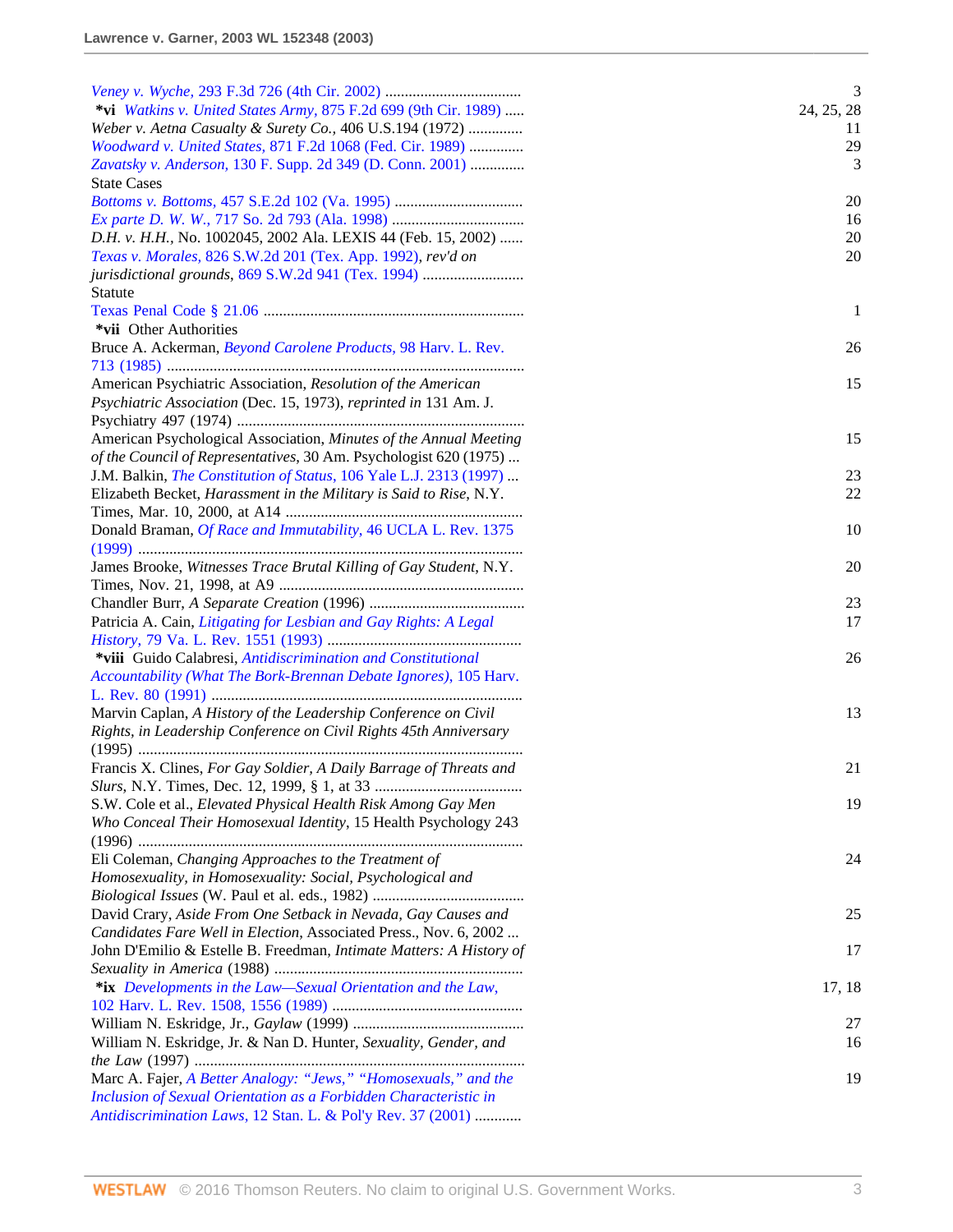| Family Research Council, Talking Points: How Homosexual 'Civil             | 18        |
|----------------------------------------------------------------------------|-----------|
|                                                                            |           |
| FBI Uniform Crime Reports Hate Crime Statistics 1995, 2001                 | 22        |
| Chai R. Feldblum, Sexual Orientation, Morality, and the Law:               | 6, 11, 19 |
|                                                                            |           |
| David Firestone, Murder Reveals Double Life of Being Gay in Rural          | 20        |
| David Firestone, Trial in Gay Killing Opens, To New Details of             | 21        |
|                                                                            |           |
| *x John C. Gonsiorek, The Empirical Basis for the Demise of                | 15        |
| the Illness Model of Homosexuality, in Homosexuality: Research             |           |
| Implications for Public Policy 115 (James T. Weinrich & John C.            |           |
|                                                                            |           |
| Douglas Haldeman, The Practice and Ethics of Sexual Orientation            | 24        |
| Conversion Therapy, 62 J. Consulting & Clinical Psychol. 221               |           |
|                                                                            |           |
| Janet E. Halley, The Politics of the Closet: Towards Equal Protection      | 26        |
| for Gay, Lesbian, and Bisexual Identity, 36 UCLA L. Rev. 915               |           |
|                                                                            |           |
| Gregory M. Herek, Why Tell If You're Not Asked? Self-Disclosure,           | 19        |
| Inter-Group Contact, and Heterosexuals' Attitudes Toward Lesbian           |           |
| and Gay Men, in Out in Force: Sexual Orientation and the Military          |           |
|                                                                            |           |
| Gregory M. Herek et al., Psychological Sequelae of Hate Crime              | 23, 24    |
| Victimization Among Lesbian, Gay and Bisexual Adults, 67 J.                |           |
|                                                                            |           |
| Gregory M. Herek & John P. Capitanio, "Some of My Best Friends":           | 16, 18    |
| Intergroup Contact, Concealeable Stigma, and Heterosexuals'                |           |
| Attitudes Toward Gay Men and Lesbians, 22 Personality & Soc.               |           |
|                                                                            |           |
| *xi Mark Holmberg, Beheading Stuns Gay Community, Richmond                 | 21        |
|                                                                            |           |
| Evelyn Hooker, The Adjustment of the Male Overt Homosexual, 21 J.          | 15        |
|                                                                            |           |
| Nan D. Hunter, Life After Hardwick, 27 Harv. C.R.-C.L. L. Rev. 531         | 29, 30    |
|                                                                            |           |
| Nan D. Hunter, The Sex Discrimination Argument in Gay Rights               | 10        |
|                                                                            |           |
| Randall Kennedy, Racial Passing, 62 Ohio St. L.J. 1145 (2001)              | 19        |
| Richard Lacayo, The New Gay Struggle, Time, Oct. 26, 1998, at 32.          | 28        |
| Sylvia A. Law, <i>Homosexuality and the Social Meaning of Gender</i> ,     | 17, 19    |
|                                                                            |           |
| Samuel A. Marcosson, <i>Constructive Immutability</i> , 3 U. Pa. J. Const. | 22, 23    |
|                                                                            |           |
| Christopher Marquis, Military Discharges of Gays Rise, and So Do           | 21, 22    |
|                                                                            |           |
|                                                                            | 29        |
| John Smart Mill, The Subjection of Women, in Three Essays 427              | 22        |
|                                                                            |           |
| *xii Deroy Murdock, A Few GoodMen, National Review Online,                 | 27        |
|                                                                            |           |
| Steven Lee Myers, Survey of Troops Finds Antigay Bias Common in            | 22        |
|                                                                            |           |
| Evelyn Nieves, Attacks on a Gay Teenager Prompt Outrage and Soul           | 21        |
|                                                                            |           |
| Evelyn Nieves, Passenger on Jet: Gay Hero or Hero Who Was                  | 15        |
|                                                                            |           |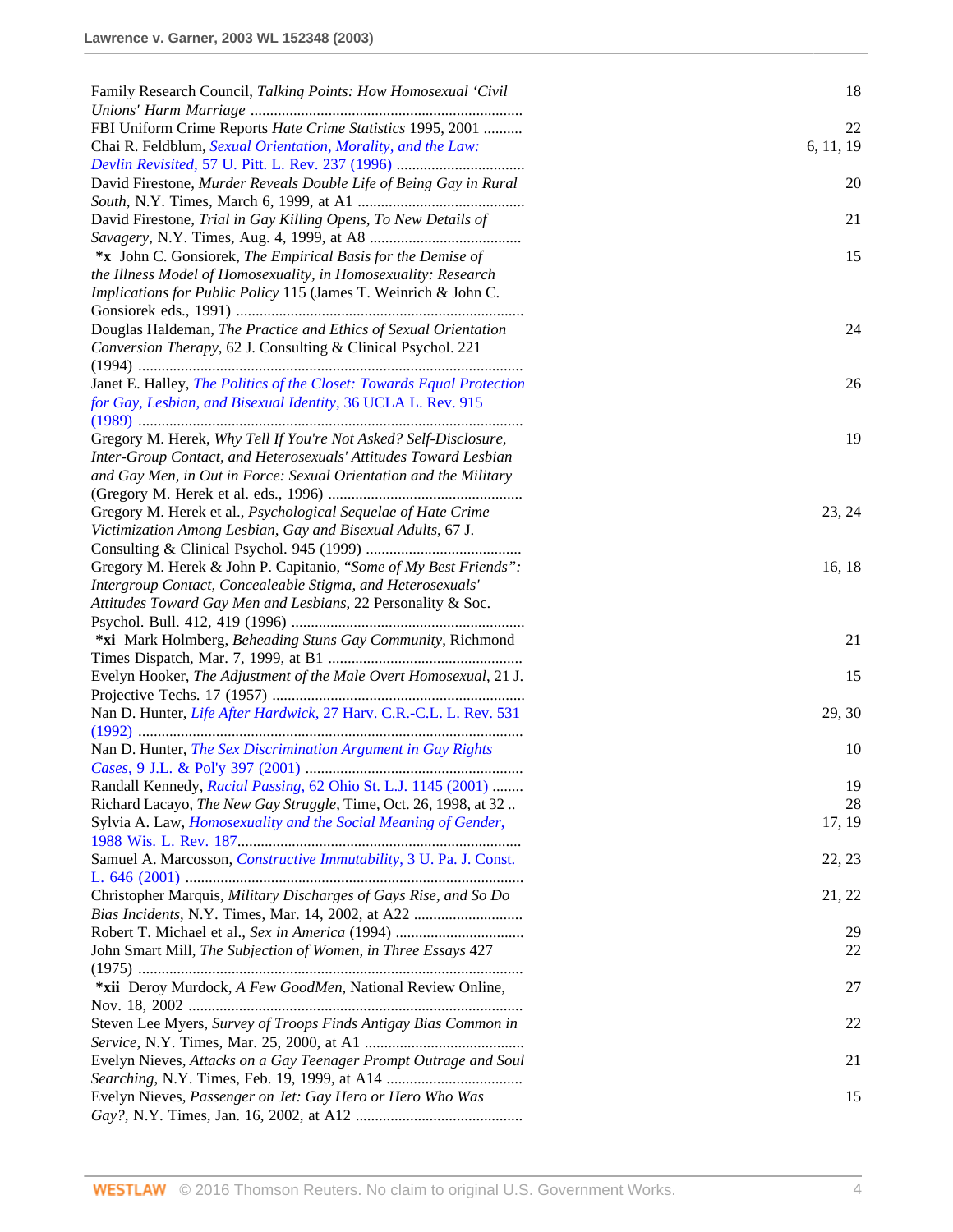| Steve Rothaus, <i>Couple's Deaths Bring a Special Pain</i> , Miami Herald, | 15     |
|----------------------------------------------------------------------------|--------|
|                                                                            |        |
| William B. Rubenstein, Queer Studies II, 8 UCLA Women's L.J. 379           | 25     |
|                                                                            |        |
| Philip Shenon, Gay Philanthropist's Nomination to Become                   | 27     |
| Ambassador to Luxembourg Dies in the Senate, N.Y. Times, Oct. 20,          |        |
|                                                                            |        |
| Michael R. Sonberg, 2002—The Cradle of Liberty Awaits Us                   | 25, 26 |
| Peter Sprigg, A Missing Moral Link? Homosexual Men May Evolve              | 18     |
|                                                                            |        |
| *xiii Cass R. Sunstein, Sexual Orientation and the Constitution:           | 28     |
| A Note on the Relationship Between Due Process and Equal                   |        |
|                                                                            |        |
| Daniel J. Wakin, Killed on 9/11, Fire Chaplain Becomes Larger              | 15     |
|                                                                            |        |
|                                                                            | 19, 24 |
| Kenji Yoshino, <i>Suspect Symbols</i> , 96 Colum. L. Rev. 1753 (1996)      | 26     |

### **\*1 INTEREST OF AMICI CURIAE**

Amici curiae are a variety of organizations across the country that work to advance equality rights and are concerned about the impact of the Texas Homosexual Conduct Law. Amici include two national organizations, the National Lesbian and Gay Law Association and the Asian American Legal Defense and Education Fund, and several state and local organizations: Action Wisconsin, the Bay Area Lawyers for Individual Freedom, the Bay Area Transgender Lawyers' Association, Gay and Lesbian Lawyers of Philadelphia, Gay and Lesbian Lawyers Assocation of South Florida, GAYLAW, the Lesbian and Gay Law Association of Greater New York, the Lesbian and Gay Lawyers Association of Los Angeles, the Lesbian and Gay Bar Association of Chicago, the Massachusetts Lesbian and Gay Bar Association, the Minnesota Lavender Bar Association, the Northwest Women's Law Center, the Oregon Gay and Lesbian Law Association, the Stonewall Bar Association, the Tom Homann Law Association of San Diego, and the Washington Lesbian and Gay Legal Society.<sup>[1](#page-15-0)</sup>

### <span id="page-4-1"></span><span id="page-4-0"></span>**INTRODUCTION**

Petitioners John Geddes Lawrence and Tyron Garner were arrested, jailed, and convicted for consensual intimate conduct in the privacy of the home. The law under which they were convicted, [Texas Penal Code § 21.06](http://www.westlaw.com/Link/Document/FullText?findType=L&pubNum=1000182&cite=TXPES21.06&originatingDoc=I6d8184796bef11d890d59dc2e0cf7bd4&refType=LQ&originationContext=document&vr=3.0&rs=cblt1.0&transitionType=DocumentItem&contextData=(sc.RelatedInfo)), entitled "Homosexual Conduct," criminalizes sexual acts of same- **\*2** sex couples while allowing heterosexual couples to engage in the same acts.

The Texas Homosexual Conduct Law violates principles that are basic to the Equal Protection Clause of the Fourteenth Amendment. As this Court reiterated in *Romer v. Evans,* [517 U.S. 620, 632 \(1996\),](http://www.westlaw.com/Link/Document/FullText?findType=Y&serNum=1996118409&pubNum=0000780&originatingDoc=I6d8184796bef11d890d59dc2e0cf7bd4&refType=RP&fi=co_pp_sp_780_632&originationContext=document&vr=3.0&rs=cblt1.0&transitionType=DocumentItem&contextData=(sc.RelatedInfo)#co_pp_sp_780_632) animosity toward a group of people is not a legitimate purpose for governmental discrimination against such a group. The State of Texas acknowledges, however, that its discriminatory sexual conduct law is justified solely by the fact that the "electorate evidently continues to believe" that such a discriminatory law correctly reflects the majority's moral views. Cert. Opp. 18. As Petitioners' Brief makes clear, the Texas law fails muster even under the least stringent level of judicial scrutiny—that of rational basis review. In the words of the dissenters below, "[t]he contention that the same conduct is moral for some but not for others merely repeats, rather than legitimizes, the Legislature's unconstitutional edict." Pet. App. 44a.<sup>[2](#page-15-1)</sup>

<span id="page-4-2"></span>**\*3** Nevertheless, should this Court choose to rule on the question whether classifications based on sexual orientation must satisfy a higher standard than rational basis review—an action that was unnecessary in *Romer*—this Court should rule that such classifications warrant heightened scrutiny.<sup>[3](#page-15-2)</sup> That issue is the subject of this brief.

Because the concept of heightened judicial scrutiny has developed to protect basic principles of equal protection, however, the considerations addressed in this brief should inform this Court's equal protection analysis under any level of judicial scrutiny.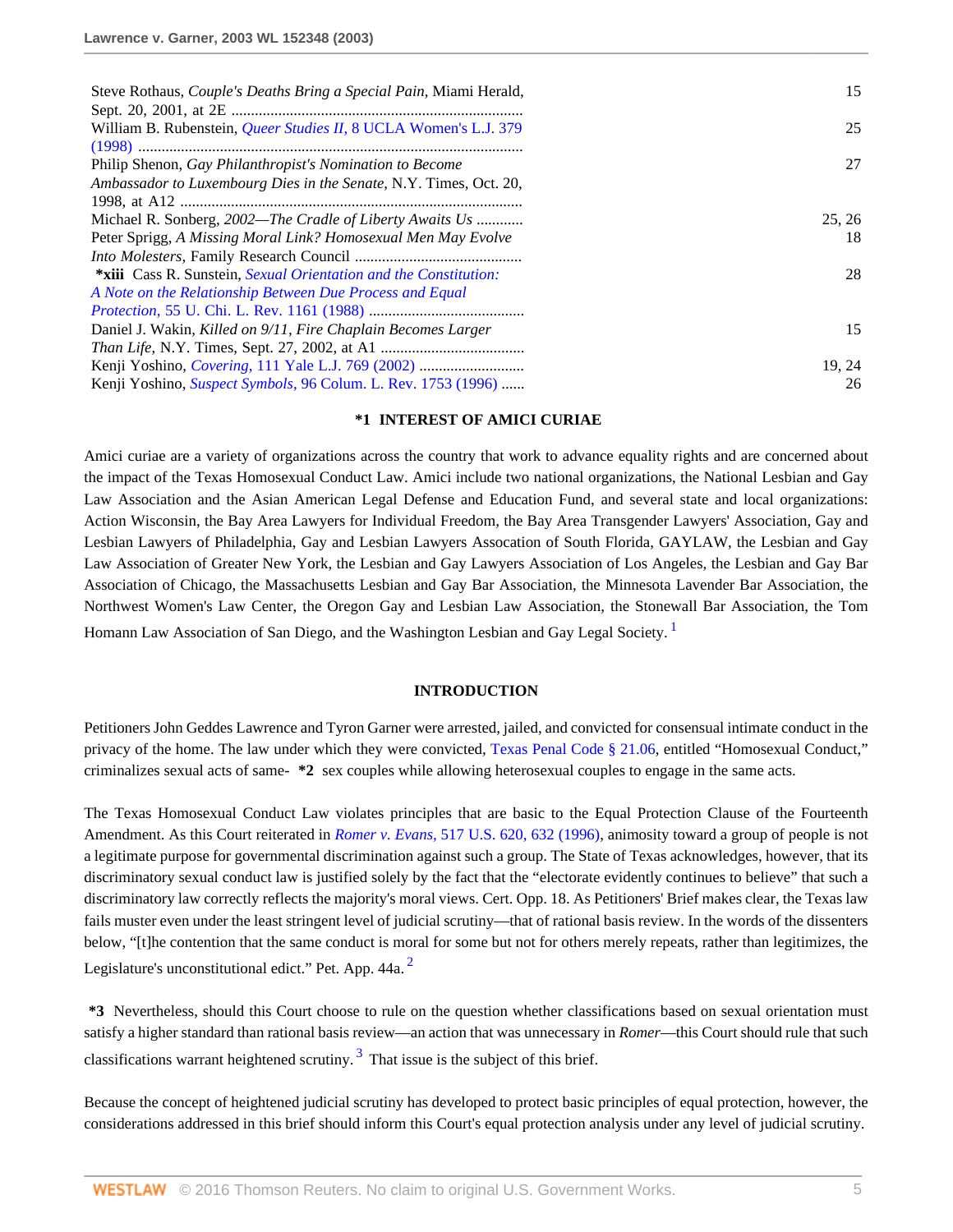#### SUMMARY OF ARGUMENT

Courts generally accord wide deference to legislative actions, upholding them as long as they are rationally related to a legitimate governmental interest. In limited circumstances, however, this Court has instructed that heightened judicial scrutiny is demanded by principles of **\*4** equal protection and by the need to ensure that the political process does not target groups out of bias or antipathy.

Under this Court's decisions, legislative actions that classify persons on the basis of a characteristic warrant heightened scrutiny if they meet two essential criteria: (1) the characteristic is unrelated to ability, and (2) the group disfavored by the classification has experienced a history of intentional discrimination. Two other considerations—the immutability of a trait and the political powerlessness of the group holding that trait—are not essential, but, to the extent they are present, they may enhance the need for heightened scrutiny by highlighting the invidiousness of a classification.

Because sexual orientation satisfies these criteria, governmental actions that classify on the basis of sexual orientation should be subjected to heightened scrutiny. First, sexual orientation is a trait that is unrelated to a person's abilities. Second, gay people have experienced a history of intentional, vehement discrimination that continues to the present. Furthermore, sexual orientation is "immutable" in the relevant sense—that it is not chosen and not readily changed—and gay people face discrimination and other obstacles in the political process that have limited their political power relative to other groups.

#### **ARGUMENT**

# **I. COURTS APPLY HEIGHTENED SCRUTINY TO GOVERNMENTAL ACTIONS THAT ARE INHERENTLY SUSPECT.**

The Equal Protection Clause of the Fourteenth Amendment requires that "all persons similarly circumstanced shall be treated alike." *Plyler v. Doe,* [457 U.S. 202, 216 \(1982\)](http://www.westlaw.com/Link/Document/FullText?findType=Y&serNum=1982126797&pubNum=0000780&originatingDoc=I6d8184796bef11d890d59dc2e0cf7bd4&refType=RP&fi=co_pp_sp_780_216&originationContext=document&vr=3.0&rs=cblt1.0&transitionType=DocumentItem&contextData=(sc.RelatedInfo)#co_pp_sp_780_216) (internal quotation marks omitted). However, it is a "practical necessity that most legislation **\*5** classifies for one purpose or another, with resulting disadvantage to various groups or persons." *[Romer](http://www.westlaw.com/Link/Document/FullText?findType=Y&serNum=1996118409&pubNum=780&originatingDoc=I6d8184796bef11d890d59dc2e0cf7bd4&refType=RP&fi=co_pp_sp_780_631&originationContext=document&vr=3.0&rs=cblt1.0&transitionType=DocumentItem&contextData=(sc.RelatedInfo)#co_pp_sp_780_631)*, 517 [U.S. at 631.](http://www.westlaw.com/Link/Document/FullText?findType=Y&serNum=1996118409&pubNum=780&originatingDoc=I6d8184796bef11d890d59dc2e0cf7bd4&refType=RP&fi=co_pp_sp_780_631&originationContext=document&vr=3.0&rs=cblt1.0&transitionType=DocumentItem&contextData=(sc.RelatedInfo)#co_pp_sp_780_631) Given the reality of legislative activity, and the federalism and separation of powers principles that preclude courts from intruding upon a legislature's role, this Court has developed an equal protection jurisprudence under which a legislature's classifications are generally upheld so long as there is a "rational relationship between the disparity of treatment and some legitimate governmental purpose." *Heller v. Doe,* [509 U.S. 312, 320 \(1993\);](http://www.westlaw.com/Link/Document/FullText?findType=Y&serNum=1993129064&pubNum=0000780&originatingDoc=I6d8184796bef11d890d59dc2e0cf7bd4&refType=RP&fi=co_pp_sp_780_320&originationContext=document&vr=3.0&rs=cblt1.0&transitionType=DocumentItem&contextData=(sc.RelatedInfo)#co_pp_sp_780_320) *see also [City of Cleburne v. Cleburne Living Ctr.,](http://www.westlaw.com/Link/Document/FullText?findType=Y&serNum=1985133474&pubNum=0000780&originatingDoc=I6d8184796bef11d890d59dc2e0cf7bd4&refType=RP&fi=co_pp_sp_780_442&originationContext=document&vr=3.0&rs=cblt1.0&transitionType=DocumentItem&contextData=(sc.RelatedInfo)#co_pp_sp_780_442) Inc.,* [473 U.S. 432, 442 \(1985\)](http://www.westlaw.com/Link/Document/FullText?findType=Y&serNum=1985133474&pubNum=0000780&originatingDoc=I6d8184796bef11d890d59dc2e0cf7bd4&refType=RP&fi=co_pp_sp_780_442&originationContext=document&vr=3.0&rs=cblt1.0&transitionType=DocumentItem&contextData=(sc.RelatedInfo)#co_pp_sp_780_442).

It is basic to principles of equal protection, however, that "the Constitution 'neither knows nor tolerates classes among citizens.' " *Romer*[, 517 U.S. at 623](http://www.westlaw.com/Link/Document/FullText?findType=Y&serNum=1996118409&pubNum=0000780&originatingDoc=I6d8184796bef11d890d59dc2e0cf7bd4&refType=RP&fi=co_pp_sp_780_623&originationContext=document&vr=3.0&rs=cblt1.0&transitionType=DocumentItem&contextData=(sc.RelatedInfo)#co_pp_sp_780_623) (quoting *Plessy v. Ferguson,* [163 U.S. 537, 559 \(1896\)](http://www.westlaw.com/Link/Document/FullText?findType=Y&serNum=1896180043&pubNum=0000780&originatingDoc=I6d8184796bef11d890d59dc2e0cf7bd4&refType=RP&fi=co_pp_sp_780_559&originationContext=document&vr=3.0&rs=cblt1.0&transitionType=DocumentItem&contextData=(sc.RelatedInfo)#co_pp_sp_780_559) (Harlan, J., dissenting)). In order to ensure the protection of these principles in the face of legislative action by majorities, this Court developed the concept of a "more searching judicial inquiry" in situations where there is reason to suspect "prejudice against discrete and insular minorities ... which tends seriously to curtail the operation of those political processes ordinarily to be relied upon to protect minorities." *[United States v. Carolene Prods. Co.,](http://www.westlaw.com/Link/Document/FullText?findType=Y&serNum=1938122797&pubNum=0000780&originatingDoc=I6d8184796bef11d890d59dc2e0cf7bd4&refType=RP&fi=co_pp_sp_780_152&originationContext=document&vr=3.0&rs=cblt1.0&transitionType=DocumentItem&contextData=(sc.RelatedInfo)#co_pp_sp_780_152)* 304 U.S. 144, 152 n.4 (1938).

<span id="page-5-0"></span>Thus, in limited circumstances—where discrimination against a group has been persistent, harmful, and unjustified, and government action is unusually likely to disfavor the group without basis—this Court has concluded that the Equal Protection Clause demands that governmental action be subjected to "heightened" or "skeptical scrutiny." *[United States v. Virginia,](http://www.westlaw.com/Link/Document/FullText?findType=Y&serNum=1996141696&pubNum=0000780&originatingDoc=I6d8184796bef11d890d59dc2e0cf7bd4&refType=RP&fi=co_pp_sp_780_531&originationContext=document&vr=3.0&rs=cblt1.0&transitionType=DocumentItem&contextData=(sc.RelatedInfo)#co_pp_sp_780_531)* 518 [U.S. 515, 531, 533 \(1996\).](http://www.westlaw.com/Link/Document/FullText?findType=Y&serNum=1996141696&pubNum=0000780&originatingDoc=I6d8184796bef11d890d59dc2e0cf7bd4&refType=RP&fi=co_pp_sp_780_531&originationContext=document&vr=3.0&rs=cblt1.0&transitionType=DocumentItem&contextData=(sc.RelatedInfo)#co_pp_sp_780_531)<sup>[4](#page-15-3)</sup> As its  $*6$  equal protection jurisprudence has evolved, this Court has applied heightened scrutiny in some form to legislative discrimination on the basis of a variety of characteristics, including national origin, race, alienage, gender, and illegitimacy. *See [Korematsu v. United States,](http://www.westlaw.com/Link/Document/FullText?findType=Y&serNum=1944118365&pubNum=0000780&originatingDoc=I6d8184796bef11d890d59dc2e0cf7bd4&refType=RP&fi=co_pp_sp_780_216&originationContext=document&vr=3.0&rs=cblt1.0&transitionType=DocumentItem&contextData=(sc.RelatedInfo)#co_pp_sp_780_216)* 323 U.S. 214, 216 (1944) (national origin); *[McLaughlin v. Florida,](http://www.westlaw.com/Link/Document/FullText?findType=Y&serNum=1964124890&pubNum=0000780&originatingDoc=I6d8184796bef11d890d59dc2e0cf7bd4&refType=RP&fi=co_pp_sp_780_191&originationContext=document&vr=3.0&rs=cblt1.0&transitionType=DocumentItem&contextData=(sc.RelatedInfo)#co_pp_sp_780_191)* [379 U.S. 184, 191-92 \(1964\)](http://www.westlaw.com/Link/Document/FullText?findType=Y&serNum=1964124890&pubNum=0000780&originatingDoc=I6d8184796bef11d890d59dc2e0cf7bd4&refType=RP&fi=co_pp_sp_780_191&originationContext=document&vr=3.0&rs=cblt1.0&transitionType=DocumentItem&contextData=(sc.RelatedInfo)#co_pp_sp_780_191) (race); *Graham v. Richardson,* [403 U.S. 365, 371-72 \(1971\)](http://www.westlaw.com/Link/Document/FullText?findType=Y&serNum=1971127095&pubNum=0000780&originatingDoc=I6d8184796bef11d890d59dc2e0cf7bd4&refType=RP&fi=co_pp_sp_780_371&originationContext=document&vr=3.0&rs=cblt1.0&transitionType=DocumentItem&contextData=(sc.RelatedInfo)#co_pp_sp_780_371) (alienage); *[Frontiero v. Richardson,](http://www.westlaw.com/Link/Document/FullText?findType=Y&serNum=1973126388&pubNum=0000780&originatingDoc=I6d8184796bef11d890d59dc2e0cf7bd4&refType=RP&fi=co_pp_sp_780_688&originationContext=document&vr=3.0&rs=cblt1.0&transitionType=DocumentItem&contextData=(sc.RelatedInfo)#co_pp_sp_780_688)*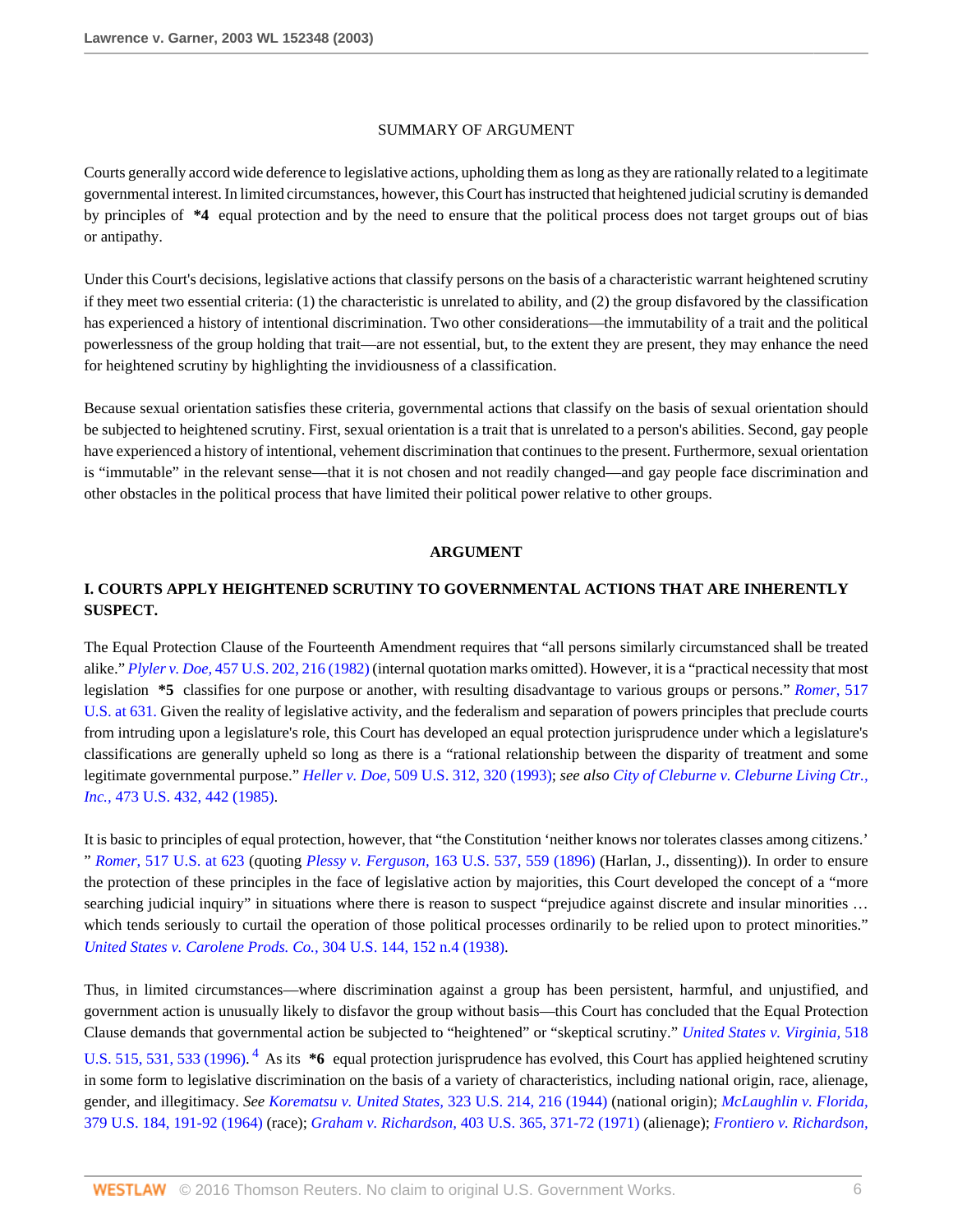[411 U.S. 677, 688 \(1973\)](http://www.westlaw.com/Link/Document/FullText?findType=Y&serNum=1973126388&pubNum=0000780&originatingDoc=I6d8184796bef11d890d59dc2e0cf7bd4&refType=RP&fi=co_pp_sp_780_688&originationContext=document&vr=3.0&rs=cblt1.0&transitionType=DocumentItem&contextData=(sc.RelatedInfo)#co_pp_sp_780_688) (plurality opinion) (gender); *Trimble v. Gordon,* [430 U.S. 762, 767 & n.12 \(1977\)](http://www.westlaw.com/Link/Document/FullText?findType=Y&serNum=1977118767&pubNum=0000780&originatingDoc=I6d8184796bef11d890d59dc2e0cf7bd4&refType=RP&fi=co_pp_sp_780_767&originationContext=document&vr=3.0&rs=cblt1.0&transitionType=DocumentItem&contextData=(sc.RelatedInfo)#co_pp_sp_780_767) (illegitimacy); *Virginia*[, 518 U.S. at 531](http://www.westlaw.com/Link/Document/FullText?findType=Y&serNum=1996141696&pubNum=780&originatingDoc=I6d8184796bef11d890d59dc2e0cf7bd4&refType=RP&fi=co_pp_sp_780_531&originationContext=document&vr=3.0&rs=cblt1.0&transitionType=DocumentItem&contextData=(sc.RelatedInfo)#co_pp_sp_780_531) (gender).

A review of this Court's jurisprudence indicates that there are two key elements that have been required to justify heightened scrutiny by the courts: (1) a lack of a relationship between the characteristic underlying a classification and the abilities of people with the characteristic, and (2) a history of discrimination against the group based on that characteristic.

## **A. The Lack Of A Relationship Between A Characteristic And Ability Is Essential For Application Of Heightened Scrutiny.**

When a characteristic is irrelevant to an individual's ability to perform or participate in society, a law that classifies on the basis of such a characteristic is unlikely to be related to the achievement of any acceptable state interest. Such laws are instead more likely to "reflect prejudice and antipathy—a view that those in the burdened class are not as worthy or deserving as others." *Cleburne*[, 473 U.S. at 440.](http://www.westlaw.com/Link/Document/FullText?findType=Y&serNum=1985133474&pubNum=780&originatingDoc=I6d8184796bef11d890d59dc2e0cf7bd4&refType=RP&fi=co_pp_sp_780_440&originationContext=document&vr=3.0&rs=cblt1.0&transitionType=DocumentItem&contextData=(sc.RelatedInfo)#co_pp_sp_780_440) **\*7** Such laws may also, as gender-based classifications often do, "reflect outmoded notions of the relative capabilities" of those who possess such characteristics. *Id.* [at 441.](http://www.westlaw.com/Link/Document/FullText?findType=Y&serNum=1985133474&originatingDoc=I6d8184796bef11d890d59dc2e0cf7bd4&refType=RP&originationContext=document&vr=3.0&rs=cblt1.0&transitionType=DocumentItem&contextData=(sc.RelatedInfo)) In such circumstances, the lack of a relationship between the characteristic and a person's abilities gives rise to a concern that the governmental classification is not the result of "legislative rationality in pursuit of some legitimate objective," but rather a reflection of "deep-seated prejudice." *[Plyler](http://www.westlaw.com/Link/Document/FullText?findType=Y&serNum=1982126797&pubNum=0000780&originatingDoc=I6d8184796bef11d890d59dc2e0cf7bd4&refType=RP&fi=co_pp_sp_780_216&originationContext=document&vr=3.0&rs=cblt1.0&transitionType=DocumentItem&contextData=(sc.RelatedInfo)#co_pp_sp_780_216)*, [457 U.S. at 216 n.14](http://www.westlaw.com/Link/Document/FullText?findType=Y&serNum=1982126797&pubNum=0000780&originatingDoc=I6d8184796bef11d890d59dc2e0cf7bd4&refType=RP&fi=co_pp_sp_780_216&originationContext=document&vr=3.0&rs=cblt1.0&transitionType=DocumentItem&contextData=(sc.RelatedInfo)#co_pp_sp_780_216).

In contrast, when a characteristic affects a person's general ability or capacities (even if the same characteristic may also give rise to unfounded discrimination), heightened scrutiny has not been accorded. For example, in *Cleburne*, the Court declined to subject classifications based on mental retardation to heightened scrutiny primarily because "it is undeniable … that those who are mentally retarded have a reduced ability to cope with and function in the every day world." [473 U.S. at 442.](http://www.westlaw.com/Link/Document/FullText?findType=Y&serNum=1985133474&pubNum=780&originatingDoc=I6d8184796bef11d890d59dc2e0cf7bd4&refType=RP&fi=co_pp_sp_780_442&originationContext=document&vr=3.0&rs=cblt1.0&transitionType=DocumentItem&contextData=(sc.RelatedInfo)#co_pp_sp_780_442) Because mental retardation provides legitimate reasons to classify in various areas (for example, in special education laws or in vocational rehabilitations laws), the Court was reluctant to subject all laws classifying on the basis of mental retardation to heightened judicial scrutiny. *Id.* [at 442-43;](http://www.westlaw.com/Link/Document/FullText?findType=Y&serNum=1985133474&originatingDoc=I6d8184796bef11d890d59dc2e0cf7bd4&refType=RP&originationContext=document&vr=3.0&rs=cblt1.0&transitionType=DocumentItem&contextData=(sc.RelatedInfo)) *see also Frontiero*[, 411 U.S. at 686](http://www.westlaw.com/Link/Document/FullText?findType=Y&serNum=1973126388&pubNum=0000780&originatingDoc=I6d8184796bef11d890d59dc2e0cf7bd4&refType=RP&fi=co_pp_sp_780_686&originationContext=document&vr=3.0&rs=cblt1.0&transitionType=DocumentItem&contextData=(sc.RelatedInfo)#co_pp_sp_780_686) ("[W]hat differentiates sex from such non-suspect statuses as intelligence and physical disability … is that the sex characteristic frequently bears no relation to ability to perform or contribute to society.").

#### **B. A History Of Discrimination Based On A Characteristic Is Essential For Application Of Heightened Scrutiny.**

There are many characteristics that are generally unrelated to ability and yet do not merit heightened scrutiny. These could include characteristics ranging from having red hair, to being left-handed, to being a lover of opera. While a **\*8** court could invalidate legislative actions based on such classifications if it found that they lack any rational relationship to a legitimate governmental purpose, a court would not subject these classifications to heightened scrutiny. This is because they would not meet the second element that this Court has required to justify applying heightened scrutiny—that there be a history of intentional, invidious discrimination against the group *because of* the characteristic. *See Plyler*[, 457 U.S. at 217 n.14;](http://www.westlaw.com/Link/Document/FullText?findType=Y&serNum=1982126797&pubNum=780&originatingDoc=I6d8184796bef11d890d59dc2e0cf7bd4&refType=RP&fi=co_pp_sp_780_217&originationContext=document&vr=3.0&rs=cblt1.0&transitionType=DocumentItem&contextData=(sc.RelatedInfo)#co_pp_sp_780_217) *[Cleburne](http://www.westlaw.com/Link/Document/FullText?findType=Y&serNum=1985133474&pubNum=780&originatingDoc=I6d8184796bef11d890d59dc2e0cf7bd4&refType=RP&fi=co_pp_sp_780_443&originationContext=document&vr=3.0&rs=cblt1.0&transitionType=DocumentItem&contextData=(sc.RelatedInfo)#co_pp_sp_780_443)*, [473 U.S. at 443;](http://www.westlaw.com/Link/Document/FullText?findType=Y&serNum=1985133474&pubNum=780&originatingDoc=I6d8184796bef11d890d59dc2e0cf7bd4&refType=RP&fi=co_pp_sp_780_443&originationContext=document&vr=3.0&rs=cblt1.0&transitionType=DocumentItem&contextData=(sc.RelatedInfo)#co_pp_sp_780_443) *Lyng v. Castillo,* [477 U.S. 635, 638 \(1986\)](http://www.westlaw.com/Link/Document/FullText?findType=Y&serNum=1986133081&pubNum=0000780&originatingDoc=I6d8184796bef11d890d59dc2e0cf7bd4&refType=RP&fi=co_pp_sp_780_638&originationContext=document&vr=3.0&rs=cblt1.0&transitionType=DocumentItem&contextData=(sc.RelatedInfo)#co_pp_sp_780_638).

For example, in *United States v. Virginia,* this Court explained that the Court's "skeptical scrutiny of official action denying fights or opportunities based on sex responds to volumes of history"—in particular to the Nation's " 'long and unfortunate history of sex discrimination.' " [518 U.S. at 531](http://www.westlaw.com/Link/Document/FullText?findType=Y&serNum=1996141696&pubNum=0000780&originatingDoc=I6d8184796bef11d890d59dc2e0cf7bd4&refType=RP&fi=co_pp_sp_780_531&originationContext=document&vr=3.0&rs=cblt1.0&transitionType=DocumentItem&contextData=(sc.RelatedInfo)#co_pp_sp_780_531) (quoting *Frontiero*[, 411 U.S. at 684\).](http://www.westlaw.com/Link/Document/FullText?findType=Y&serNum=1973126388&pubNum=780&originatingDoc=I6d8184796bef11d890d59dc2e0cf7bd4&refType=RP&fi=co_pp_sp_780_684&originationContext=document&vr=3.0&rs=cblt1.0&transitionType=DocumentItem&contextData=(sc.RelatedInfo)#co_pp_sp_780_684) In *Frontiero*, the plurality reviewed at length the "gross, stereotyped distinctions between the sexes" and blatant discrimination against women that existed throughout much of the nineteenth century, observing that while "the position of women in America has improved markedly in recent decades … women still face pervasive, although at times more subtle, discrimination." [411 U.S. at 685-86](http://www.westlaw.com/Link/Document/FullText?findType=Y&serNum=1973126388&pubNum=0000780&originatingDoc=I6d8184796bef11d890d59dc2e0cf7bd4&refType=RP&fi=co_pp_sp_780_685&originationContext=document&vr=3.0&rs=cblt1.0&transitionType=DocumentItem&contextData=(sc.RelatedInfo)#co_pp_sp_780_685) (footnotes omitted).

In contrast, when this Court concluded in *[Massachusetts Board of Retirement v. Murgia,](http://www.westlaw.com/Link/Document/FullText?findType=Y&serNum=1976142431&pubNum=0000780&originatingDoc=I6d8184796bef11d890d59dc2e0cf7bd4&refType=RP&fi=co_pp_sp_780_313&originationContext=document&vr=3.0&rs=cblt1.0&transitionType=DocumentItem&contextData=(sc.RelatedInfo)#co_pp_sp_780_313)* 427 U.S. 307, 313 (1976), that classifications based on age do not warrant heightened scrutiny, the Court's primary explanation was that elderly individuals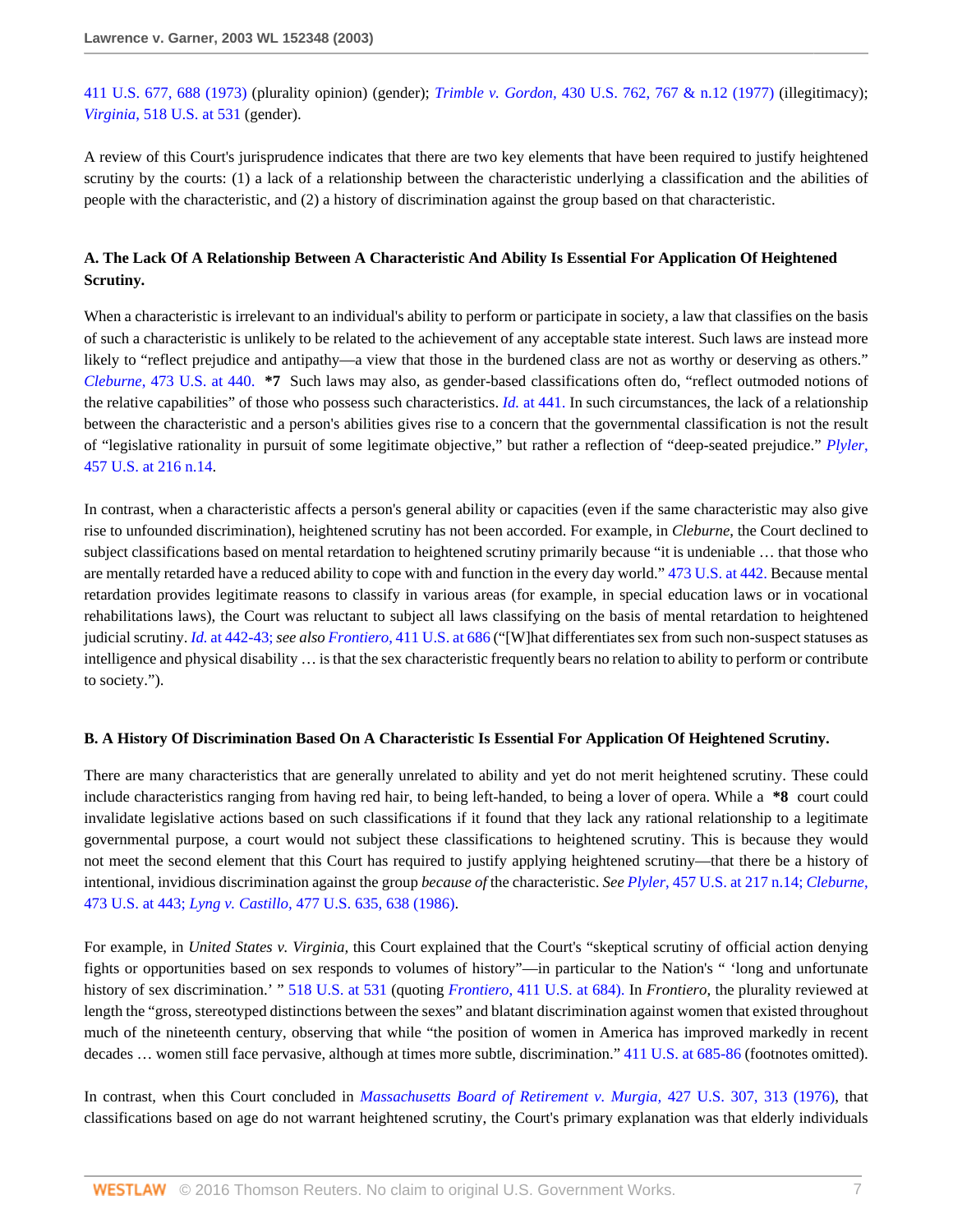"have not experienced a 'history of purposeful unequal treatment' or been subjected to unique disabilities on the basis of stereotyped characteristics not truly indicative of their abilities." *See also Cleburne*[, 473 U.S. at 443.](http://www.westlaw.com/Link/Document/FullText?findType=Y&serNum=1985133474&pubNum=780&originatingDoc=I6d8184796bef11d890d59dc2e0cf7bd4&refType=RP&fi=co_pp_sp_780_443&originationContext=document&vr=3.0&rs=cblt1.0&transitionType=DocumentItem&contextData=(sc.RelatedInfo)#co_pp_sp_780_443) Similarly, when faced with the claim that nuclear families (comprising parents, children, and siblings) should receive heightened scrutiny, this Court gave that claim short shrift, in **\*9** part because of the lack of any history of discrimination or antipathy against that group. *Lyng*[, 477 U.S. at 638;](http://www.westlaw.com/Link/Document/FullText?findType=Y&serNum=1986133081&pubNum=780&originatingDoc=I6d8184796bef11d890d59dc2e0cf7bd4&refType=RP&fi=co_pp_sp_780_638&originationContext=document&vr=3.0&rs=cblt1.0&transitionType=DocumentItem&contextData=(sc.RelatedInfo)#co_pp_sp_780_638) *Bowen v. Gilliard,* [483 U.S. 587, 602-03 \(1987\)](http://www.westlaw.com/Link/Document/FullText?findType=Y&serNum=1987079682&pubNum=0000780&originatingDoc=I6d8184796bef11d890d59dc2e0cf7bd4&refType=RP&fi=co_pp_sp_780_602&originationContext=document&vr=3.0&rs=cblt1.0&transitionType=DocumentItem&contextData=(sc.RelatedInfo)#co_pp_sp_780_602).

## **C. Although They Are Neither Necessary Nor Sufficient, Additional Factors May Enhance The Justification For Heightened Scrutiny.**

In addition to the two essential factors noted above, this Court's decisions suggest that two other factors may provide additional justifications for applying heightened scrutiny. These two factors are the "immutability" of a characteristic and the political powerlessness of those possessing it. Neither of these factors, however, has been held by this Court to be necessary to justify the application of heightened scrutiny, nor have these factors on their own justified the application of such scrutiny.

### **1. Immutability**

When this Court concluded that classifications based on race and national origin should be accorded strict scrutiny, it did not rest its analysis on the notion that race and national origin are "immutable" characteristics. *See Korematsu*[, 323 U.S. at 216;](http://www.westlaw.com/Link/Document/FullText?findType=Y&serNum=1944118365&pubNum=780&originatingDoc=I6d8184796bef11d890d59dc2e0cf7bd4&refType=RP&fi=co_pp_sp_780_216&originationContext=document&vr=3.0&rs=cblt1.0&transitionType=DocumentItem&contextData=(sc.RelatedInfo)#co_pp_sp_780_216) *McLaughlin*[, 379 U.S. at 191-92;](http://www.westlaw.com/Link/Document/FullText?findType=Y&serNum=1964124890&pubNum=780&originatingDoc=I6d8184796bef11d890d59dc2e0cf7bd4&refType=RP&fi=co_pp_sp_780_191&originationContext=document&vr=3.0&rs=cblt1.0&transitionType=DocumentItem&contextData=(sc.RelatedInfo)#co_pp_sp_780_191)*Loving v. Virginia,* [388 U.S. 1, 11 \(1967\).](http://www.westlaw.com/Link/Document/FullText?findType=Y&serNum=1967129542&pubNum=0000780&originatingDoc=I6d8184796bef11d890d59dc2e0cf7bd4&refType=RP&fi=co_pp_sp_780_11&originationContext=document&vr=3.0&rs=cblt1.0&transitionType=DocumentItem&contextData=(sc.RelatedInfo)#co_pp_sp_780_11) Rather, the Court relied on broad, general statements of principle. [5](#page-15-4)

<span id="page-7-0"></span>**\*10** The "immutability" argument rose to prominence due to the effort by legal advocates to persuade the Court to accord heightened scrutiny to classifications based on gender. One of the salient arguments historically used to justify discriminatory treatment of women was that "natural" inherent differences existed between the sexes. The "immutability" argument, presented by advocates of gender equality, "flipped the meaning of biology" by arguing that the inherent, immutable nature of sex, and the individual's lack of control over that characteristic, made "using it to justify inferior treatment all the more invidious and unfair." $\frac{6}{1}$  $\frac{6}{1}$  $\frac{6}{1}$ 

<span id="page-7-2"></span><span id="page-7-1"></span>In *Reed v. Reed,* [404 U.S. 71, 73 \(1971\),](http://www.westlaw.com/Link/Document/FullText?findType=Y&serNum=1971127135&pubNum=0000780&originatingDoc=I6d8184796bef11d890d59dc2e0cf7bd4&refType=RP&fi=co_pp_sp_780_73&originationContext=document&vr=3.0&rs=cblt1.0&transitionType=DocumentItem&contextData=(sc.RelatedInfo)#co_pp_sp_780_73) the Court considered the constitutionality of an Idaho law that explicitly provided that "males must be preferred to females" when both were equally entitled to administer an estate. The appellant's brief in *Reed* explicitly argued that race and sex were both immutable characteristics that equally deserved "suspect classification" status.<sup>[7](#page-15-6)</sup>

<span id="page-7-3"></span>Although the Court did not adopt appellant's argument in *Reed*, [8](#page-15-7) two years later a plurality of the Court concluded in **\*11** *Frontiero*[, 411 U.S. at 682,](http://www.westlaw.com/Link/Document/FullText?findType=Y&serNum=1973126388&pubNum=780&originatingDoc=I6d8184796bef11d890d59dc2e0cf7bd4&refType=RP&fi=co_pp_sp_780_682&originationContext=document&vr=3.0&rs=cblt1.0&transitionType=DocumentItem&contextData=(sc.RelatedInfo)#co_pp_sp_780_682) that classifications based on sex, like those based on race, alienage, and national origin, are "inherently suspect" and deserving of "close judicial scrutiny." While the key factor for the Court was the Nation's "long and unfortunate history of sex discrimination," the Court added that "since sex, like race and national origin, is an immutable characteristic determined solely by the accident of birth, the imposition of special disabilities … because of … sex would seem to violate 'the basic concept of our system that legal burdens should bear some relationship to individual responsibility."<sup>[9](#page-15-8)</sup>

<span id="page-7-4"></span>In *Frontiero*, this Court recognized that other immutable characteristics, such as "intelligence or physical disability," are not accorded suspect status. [411 U.S. at 686.](http://www.westlaw.com/Link/Document/FullText?findType=Y&serNum=1973126388&pubNum=780&originatingDoc=I6d8184796bef11d890d59dc2e0cf7bd4&refType=RP&fi=co_pp_sp_780_686&originationContext=document&vr=3.0&rs=cblt1.0&transitionType=DocumentItem&contextData=(sc.RelatedInfo)#co_pp_sp_780_686) The Court observed that what distinguishes sex from these other statuses is the first key factor noted above: "the sex characteristic frequently bears no relationship to ability to perform or contribute to society." *Id.*

The Court's "immutability" analysis has thus been used to accentuate the unfairness of applying discriminatory laws to groups whose characteristics have little relation to their abilities and who have experienced a history of discrimination based on such characteristics. But the fact that a characteristic is immutable, such as mental retardation, has not been sufficient to justify the application of **\*12** heightened scrutiny. *See Cleburne*[, 473 U.S. at 440-41, 442 n.10](http://www.westlaw.com/Link/Document/FullText?findType=Y&serNum=1985133474&pubNum=0000780&originatingDoc=I6d8184796bef11d890d59dc2e0cf7bd4&refType=RP&fi=co_pp_sp_780_440&originationContext=document&vr=3.0&rs=cblt1.0&transitionType=DocumentItem&contextData=(sc.RelatedInfo)#co_pp_sp_780_440) (casting doubt on immutability theory).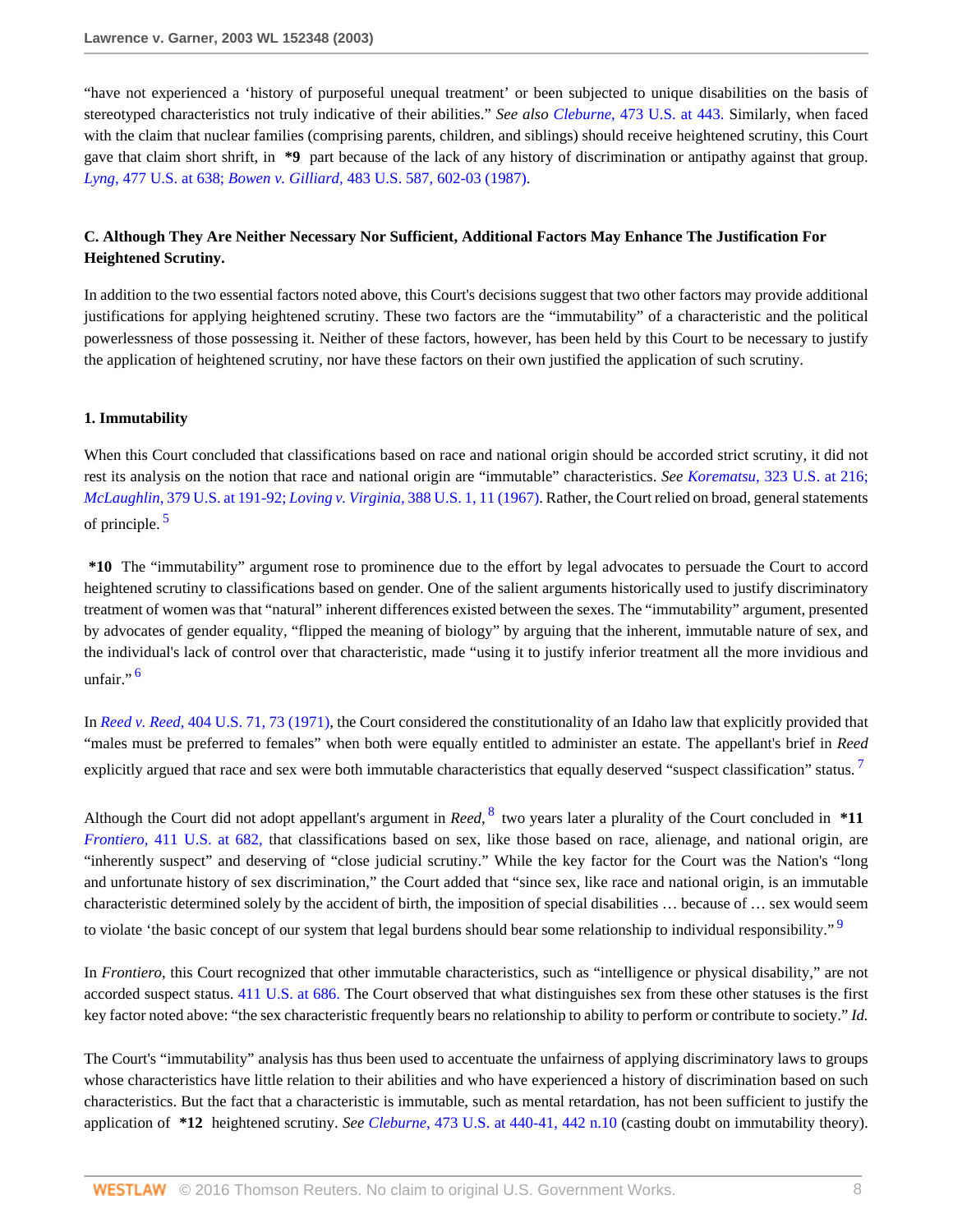Correspondingly, the fact that a status has an "element of voluntariness," that is, a behavioral aspect (such as resident alien status), does not eliminate the basis for heightened scrutiny if the other factors exist. *[Nyquist v. Mauclet,](http://www.westlaw.com/Link/Document/FullText?findType=Y&serNum=1977118804&pubNum=0000780&originatingDoc=I6d8184796bef11d890d59dc2e0cf7bd4&refType=RP&fi=co_pp_sp_780_9&originationContext=document&vr=3.0&rs=cblt1.0&transitionType=DocumentItem&contextData=(sc.RelatedInfo)#co_pp_sp_780_9)* 432 U.S. 1, 9 n.11 [\(1977\).](http://www.westlaw.com/Link/Document/FullText?findType=Y&serNum=1977118804&pubNum=0000780&originatingDoc=I6d8184796bef11d890d59dc2e0cf7bd4&refType=RP&fi=co_pp_sp_780_9&originationContext=document&vr=3.0&rs=cblt1.0&transitionType=DocumentItem&contextData=(sc.RelatedInfo)#co_pp_sp_780_9)

#### **2. Political Powerlessness**

<span id="page-8-0"></span>This Court has never held that political powerlessness is essential to the application of heightened scrutiny. The Court did not discuss political powerlessness when it applied heightened scrutiny to classifications based on race, ethnicity, illegitimacy, or gender. <sup>[10](#page-15-9)</sup> Only in a case concerning alienage did the Court affirmatively state that aliens deserve "heightened judicial solicitude" because "aliens—pending their eligibility for citizenship—have no direct voice in the political processes." *[Foley v.](http://www.westlaw.com/Link/Document/FullText?findType=Y&serNum=1978114203&pubNum=0000780&originatingDoc=I6d8184796bef11d890d59dc2e0cf7bd4&refType=RP&fi=co_pp_sp_780_294&originationContext=document&vr=3.0&rs=cblt1.0&transitionType=DocumentItem&contextData=(sc.RelatedInfo)#co_pp_sp_780_294) Connelie,* [435 U.S. 291, 294 \(1978\)](http://www.westlaw.com/Link/Document/FullText?findType=Y&serNum=1978114203&pubNum=0000780&originatingDoc=I6d8184796bef11d890d59dc2e0cf7bd4&refType=RP&fi=co_pp_sp_780_294&originationContext=document&vr=3.0&rs=cblt1.0&transitionType=DocumentItem&contextData=(sc.RelatedInfo)#co_pp_sp_780_294) (internal quotation marks omitted). The Court has also suggested in dicta that "political powerlessness" may be relevant to the question whether heightened scrutiny is appropriate. <sup>[11](#page-16-0)</sup>

<span id="page-8-1"></span>**\*13** Most of the groups currently accorded heightened scrutiny by the Court, however, are not "politically powerless" in the sense that "they have no ability to attract the attention of the lawmakers." *Cleburne*[, 473 U.S. at 445.](http://www.westlaw.com/Link/Document/FullText?findType=Y&serNum=1985133474&pubNum=780&originatingDoc=I6d8184796bef11d890d59dc2e0cf7bd4&refType=RP&fi=co_pp_sp_780_445&originationContext=document&vr=3.0&rs=cblt1.0&transitionType=DocumentItem&contextData=(sc.RelatedInfo)#co_pp_sp_780_445) Indeed, today most racial, ethnic, and religious minority groups and women have representatives from their groups in state and national legislatures, work in coalitions, enjoy the support of political figures, and are protected by national, state, and local antidiscrimination laws. *See* Marvin Caplan, *A History of the Leadership Conference on Civil Rights, in Leadership Conference on Civil Rights 45th Anniversary* 10 (1995).

Political powerlessness, therefore, is a relative concept which may enhance the need for close scrutiny of government decisionmaking. It may strongly support heightened scrutiny if a group is effectively closed out of the political process completely. *See Foley*[, 435 U.S. at 294.](http://www.westlaw.com/Link/Document/FullText?findType=Y&serNum=1978114203&pubNum=780&originatingDoc=I6d8184796bef11d890d59dc2e0cf7bd4&refType=RP&fi=co_pp_sp_780_294&originationContext=document&vr=3.0&rs=cblt1.0&transitionType=DocumentItem&contextData=(sc.RelatedInfo)#co_pp_sp_780_294) Other groups that are not completely shut out of the political process, and that can attract the attention and support of some politicians, may nevertheless have experienced a history of exclusion from the political process. Such exclusion and marginalization may have resulted from the fact that such individuals were denied the right to vote, or because representatives of the group were unlikely to be **\*14** elected, or because it was difficult for such groups to organize or to form coalitions. If such factors exist, they buttress the need for stricter judicial oversight of legislative action targeting the particular group.

## **II. GOVERNMENTAL ACTIONS THAT CLASSIFY ON THE BASIS OF SEXUAL ORIENTATION WARRANT HEIGHTENED SCRUTINY.**

An application of the conceptual framework established by this Court's equal protection jurisprudence demonstrates that governmental classifications based on sexual orientation deserve heightened scrutiny. Sexual orientation satisfies the two essential elements warranting heightened scrutiny: it is a characteristic unrelated to general ability, and there is a long history of discrimination against gay men, lesbians, and bisexuals based solely on that characteristic. The features of immutability and relative political powerlessness are also present, providing further warning signs that heightened scrutiny is merited.

#### **A. Sexual Orientation Is Unrelated To Ability.**

It seems intuitively obvious to most people that an individual's intelligence or physical abilities will affect that individual's ability or capacity to perform certain activities. It is also an accepted proposition, at least at this point in our country's history, that race, gender, and religion do not correlate with an individual's ability or capacity.

Most people would also assume that an individual's *heterosexuality*, like that individual's race or gender, does not correlate with the individual's ability or capacity. Based on all the available scientific evidence, they would be correct. Similarly, an individual's *homosexuality* or *bisexuality* does not correlate with that individual's ability or **\*15** capacity to perform a range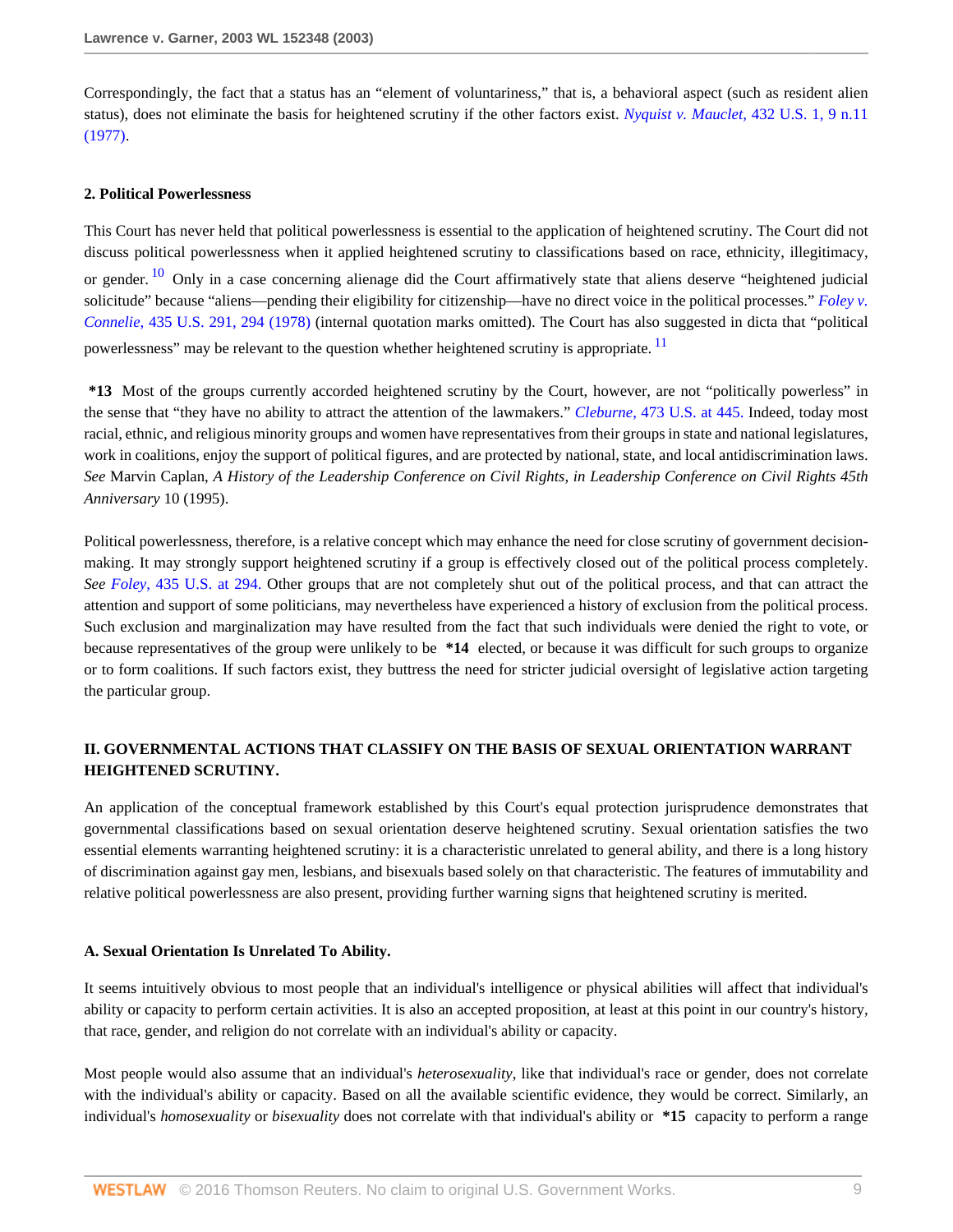<span id="page-9-0"></span>of societal activities. The once-prevalent view that homosexuality was a form of mental illness has long been rejected by the medical and scientific communities. <sup>[12](#page-16-1)</sup>

<span id="page-9-1"></span>The simple fact is that gay men, lesbians, and bisexuals demonstrate the same range of abilities as do heterosexual people: some are intellectually gifted, while others are not; some are strong, while others are not; some are mentally or physically disabled, but most are not. The constant factor is that the individual's *sexual orientation* is not the determinative element in any of these abilities. [13](#page-16-2)

#### <span id="page-9-3"></span>**\*16 B. Gay Men, Lesbians, And Bisexuals Have Suffered A Persistent History Of Discrimination.**

<span id="page-9-4"></span><span id="page-9-2"></span>Like women, and like racial and ethnic minorities, gay men and lesbians have experienced a history of purposeful and invidious discrimination. [14](#page-16-3) This discrimination has been *because of* their particular sexual orientation, *i.e.*, because they are not heterosexual. It has been animated in some cases by religious or moral beliefs, <sup>[15](#page-16-4)</sup> but most often by a general discomfort and lack of familiarity with gay people. <sup>[16](#page-16-5)</sup> While the nature of discrimination against gay people has changed in recent years, *cf. Frontiero*[, 411 U.S. at 686,](http://www.westlaw.com/Link/Document/FullText?findType=Y&serNum=1973126388&pubNum=780&originatingDoc=I6d8184796bef11d890d59dc2e0cf7bd4&refType=RP&fi=co_pp_sp_780_686&originationContext=document&vr=3.0&rs=cblt1.0&transitionType=DocumentItem&contextData=(sc.RelatedInfo)#co_pp_sp_780_686) that discrimination remains widespread and significant, and **\*17** demands heightened vigilance by the courts. *Cf. Virginia*[, 518 U.S. at 531-32](http://www.westlaw.com/Link/Document/FullText?findType=Y&serNum=1996141696&pubNum=0000780&originatingDoc=I6d8184796bef11d890d59dc2e0cf7bd4&refType=RP&fi=co_pp_sp_780_531&originationContext=document&vr=3.0&rs=cblt1.0&transitionType=DocumentItem&contextData=(sc.RelatedInfo)#co_pp_sp_780_531).

#### **1. Early History of Discrimination**

Overt and systematic discrimination against gay men and lesbians began in earnest after changes in our economic and social culture at the turn of the prior century led to the development of a "homosexual identity." *See* Sylvia A. Law, *[Homosexuality](http://www.westlaw.com/Link/Document/FullText?findType=Y&serNum=0101744199&pubNum=1290&originatingDoc=I6d8184796bef11d890d59dc2e0cf7bd4&refType=LR&fi=co_pp_sp_1290_200&originationContext=document&vr=3.0&rs=cblt1.0&transitionType=DocumentItem&contextData=(sc.RelatedInfo)#co_pp_sp_1290_200) [and the Social Meaning of Gender](http://www.westlaw.com/Link/Document/FullText?findType=Y&serNum=0101744199&pubNum=1290&originatingDoc=I6d8184796bef11d890d59dc2e0cf7bd4&refType=LR&fi=co_pp_sp_1290_200&originationContext=document&vr=3.0&rs=cblt1.0&transitionType=DocumentItem&contextData=(sc.RelatedInfo)#co_pp_sp_1290_200)*, 1988 Wis. L. Rev. 187, 200-02; John D'Emilio & Estelle B. Freedman, *Intimate Matters: A History of Sexuality in America* 226-27 (1988). These changes resulted in the development of gay communities in some urban centers. D'Emilio & Freedman, *supra*, at 288-91. Even this limited public visibility, however, resulted in a crackdown on the ability of gay people to congregate. For example, police raids on gay bars and arrests of patrons were common and continued well into the 1970s; patrons frightened of publicity rarely challenged any charges. Patricia A. Cain, *[Litigating for Lesbian and](http://www.westlaw.com/Link/Document/FullText?findType=Y&serNum=0103230422&pubNum=0001359&originatingDoc=I6d8184796bef11d890d59dc2e0cf7bd4&refType=LR&fi=co_pp_sp_1359_1565&originationContext=document&vr=3.0&rs=cblt1.0&transitionType=DocumentItem&contextData=(sc.RelatedInfo)#co_pp_sp_1359_1565) Gay Rights: A Legal History*[, 79 Va. L. Rev. 1551, 1565 \(1993\).](http://www.westlaw.com/Link/Document/FullText?findType=Y&serNum=0103230422&pubNum=0001359&originatingDoc=I6d8184796bef11d890d59dc2e0cf7bd4&refType=LR&fi=co_pp_sp_1359_1565&originationContext=document&vr=3.0&rs=cblt1.0&transitionType=DocumentItem&contextData=(sc.RelatedInfo)#co_pp_sp_1359_1565)

In the 1950s, governmental discrimination against gay men and lesbians intensified, setting a norm for private actors. D'Emilio & Freedman, *supra*, at 292-95. In 1950, a Senate Investigations Subcommittee concluded that homosexuals were unfit for federal employment because they "lack the emotional stability of normal persons" and recommended that all homosexuals be dismissed from government employment. Cain, *supra*[, at 1566](http://www.westlaw.com/Link/Document/FullText?findType=Y&serNum=0103230422&pubNum=0001359&originatingDoc=I6d8184796bef11d890d59dc2e0cf7bd4&refType=LR&fi=co_pp_sp_1359_1566&originationContext=document&vr=3.0&rs=cblt1.0&transitionType=DocumentItem&contextData=(sc.RelatedInfo)#co_pp_sp_1359_1566) (quoting S. Doc. No. 241-81, at 1 (1950)). In 1953, [President Eisenhower](http://www.westlaw.com/Link/Document/FullText?findType=Y&cite=EXECORDERNO10450&originatingDoc=I6d8184796bef11d890d59dc2e0cf7bd4&refType=DE&originationContext=document&vr=3.0&rs=cblt1.0&transitionType=DocumentItem&contextData=(sc.RelatedInfo)) [issued Executive Order 10,450,](http://www.westlaw.com/Link/Document/FullText?findType=Y&cite=EXECORDERNO10450&originatingDoc=I6d8184796bef11d890d59dc2e0cf7bd4&refType=DE&originationContext=document&vr=3.0&rs=cblt1.0&transitionType=DocumentItem&contextData=(sc.RelatedInfo)) which required the dismissal of all government employees who were "sex perverts," including homosexuals. *Id.* From 1947 through mid-1950, 1,700 individuals were denied employment by the federal government because of their alleged homosexuality. **\*18** *[Developments in the Law—Sexual Orientation and the Law](http://www.westlaw.com/Link/Document/FullText?findType=Y&serNum=0102734331&pubNum=0003084&originatingDoc=I6d8184796bef11d890d59dc2e0cf7bd4&refType=LR&fi=co_pp_sp_3084_1556&originationContext=document&vr=3.0&rs=cblt1.0&transitionType=DocumentItem&contextData=(sc.RelatedInfo)#co_pp_sp_3084_1556)*, 102 Harv. L. Rev. 1508, [1556 \(1989\)](http://www.westlaw.com/Link/Document/FullText?findType=Y&serNum=0102734331&pubNum=0003084&originatingDoc=I6d8184796bef11d890d59dc2e0cf7bd4&refType=LR&fi=co_pp_sp_3084_1556&originationContext=document&vr=3.0&rs=cblt1.0&transitionType=DocumentItem&contextData=(sc.RelatedInfo)#co_pp_sp_3084_1556).

### **2. Present-Day Discrimination Against Lesbians, Gay Men, and Bisexuals**

Society's attitudes toward homosexuality have changed significantly over the past decade. Increasing numbers of gay people —including public figures—are no longer hiding their sexual orientation, thereby diminishing the historical lack of familiarity and social discomfort with gay people.

<span id="page-9-6"></span><span id="page-9-5"></span>Nevertheless, homosexuality has been and continues to be associated with a variety of negative and inaccurate stereotypes that gay people are inherently sick, that they are naturally promiscuous and incapable of having healthy long-term relationships, or that they are child molesters. <sup>[17](#page-16-6)</sup> Most generally, many people express a deep visceral antipathy toward gay people.  $^{18}$  $^{18}$  $^{18}$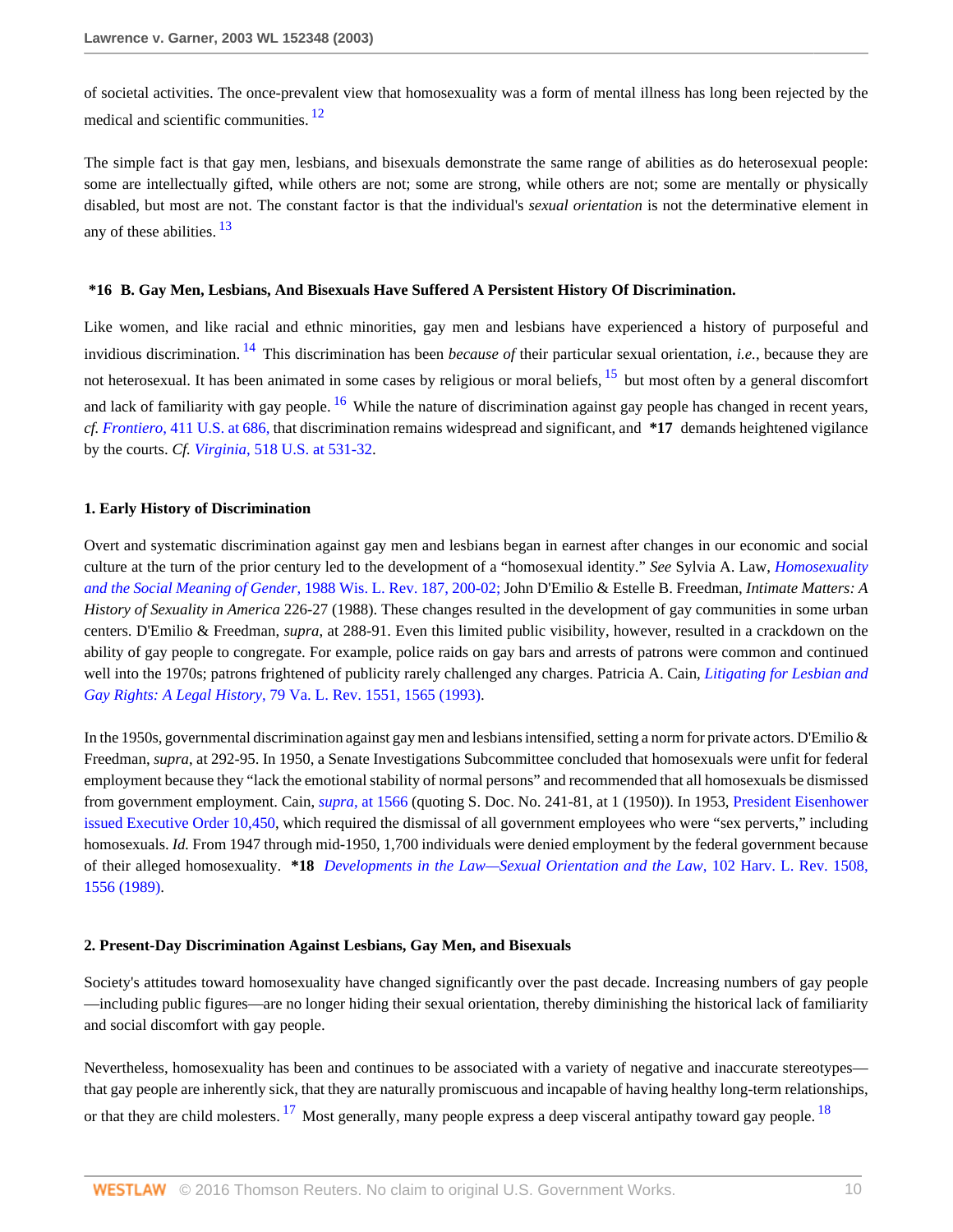Gay men, lesbians, and bisexuals, like members of some ethnic and religious groups with a history of discrimination, are at times able to hide their distinguishing characteristic by disguising their personal interests, relationships, and **\*19** activities. And because of the reality of discrimination, many gay people choose to hide their sexual orientation.

<span id="page-10-2"></span><span id="page-10-1"></span><span id="page-10-0"></span>But this socially imposed pressure to "pass" is itself a form of discrimination. Constantly keeping secret an important part of one's identity can create shame, increase stress, and undermine physical as well as mental health. <sup>[19](#page-16-8)</sup> This pressure to "pass" is akin to the pressure on Jews in the early to mid-1900s to hide their identity to improve their employment prospects,  $\frac{20}{20}$  $\frac{20}{20}$  $\frac{20}{20}$  or the decision by some African Americans who could "pass" as white to do so in order to avoid discrimination.<sup>[21](#page-16-10)</sup> Whether the characteristic is race, religion, or sexual orientation, societal pressure to hide this identifying characteristic is a form of discrimination. *See* Kenji Yoshino, *Covering*[, 111 Yale L.J. 769, 811-36 \(2002\).](http://www.westlaw.com/Link/Document/FullText?findType=Y&serNum=0287640578&pubNum=0001292&originatingDoc=I6d8184796bef11d890d59dc2e0cf7bd4&refType=LR&fi=co_pp_sp_1292_811&originationContext=document&vr=3.0&rs=cblt1.0&transitionType=DocumentItem&contextData=(sc.RelatedInfo)#co_pp_sp_1292_811)

<span id="page-10-6"></span><span id="page-10-5"></span><span id="page-10-4"></span><span id="page-10-3"></span>Because of the continued power of stereotyped views and deeply rooted prejudice, lesbians and gay men remain the victims of extensive discrimination based on their sexual orientation. Departing from heterosexual norms continues to subject an individual to widespread prejudice, ranging from everyday social interactions, to the ability to get and **\*20** keep a job, [22](#page-16-11) obtain housing,  $^{23}$  $^{23}$  $^{23}$  maintain custody of one's children,  $^{24}$  $^{24}$  $^{24}$  walk on the street in safety,  $^{25}$  $^{25}$  $^{25}$  or—as demonstrated here—be free from arrest. Identification as a gay man, lesbian, or bisexual can serve as a "sole and sufficient justification for ostracism" "wherever [one] goes." *[Boy Scouts of Am.](http://www.westlaw.com/Link/Document/FullText?findType=Y&serNum=2000388910&pubNum=0000780&originatingDoc=I6d8184796bef11d890d59dc2e0cf7bd4&refType=RP&fi=co_pp_sp_780_696&originationContext=document&vr=3.0&rs=cblt1.0&transitionType=DocumentItem&contextData=(sc.RelatedInfo)#co_pp_sp_780_696)*, 530 U.S. at 696 (Stevens, J., dissenting).

<span id="page-10-7"></span>Prejudice against gay people continues to take the form of vitriolic hate crimes, often marked by unusual viciousness and brutality, such as the savage murders of Matthew Shepard and others.<sup>[26](#page-17-1)</sup>

<span id="page-10-11"></span><span id="page-10-10"></span><span id="page-10-9"></span><span id="page-10-8"></span>**\*21** Non-lethal campaigns of harassment are marked by similar viciousness. Gay people frequently encounter shocking displays of hostility and prejudice in fora as diverse as workplaces, [27](#page-17-2) schools [28](#page-17-3) and the military. [29](#page-17-4) And hate **\*22** crimes on the basis of sexual orientation continue to increase, rather than decrease.  $30$ 

<span id="page-10-13"></span><span id="page-10-12"></span>The nature and persistence of discrimination against gay men and lesbians distinguish it from other governmental classifications. Indeed, the noteworthy characteristics of anti-gay discrimination—that it is so intense, so multifaceted, and so seemingly natural to so many—are signposts of invidious discrimination, and are shared by other forms of discrimination accorded heightened scrutiny under the Equal Protection Clause. [31](#page-17-6) Further, discrimination **\*23** against gay people is closely tied to gender-based discrimination, which this Court has recognized as invidious.  $32$  The history and nature of discrimination based on sexual orientation thus present a powerful justification for close equal protection scrutiny.

# **C. The Factors Of Immutability And Political Powerlessness Support Heightened Scrutiny For Governmental Classifications Based On Sexual Orientation.**

As noted above, this Court has never held that the factors of immutability and political powerlessness are essential to the application of heightened scrutiny. However, these factors support the application of heightened scrutiny to classifications based on sexual orientation.

## **1. Immutability**

There is current consensus in the scientific community that, whether an individual's sexual orientation is caused by genetic makeup, hormonal factors, social environment, or a combination of such factors, none of these factors is generally under an individual's control—and none supports the notion that an individual *chooses* his or her sexual orientation. *See* Chandler Burr, *A Separate Creation* 8-13 (1996); Gregory M. Herek et al., *Psychological [Sequelae](http://www.westlaw.com/Link/Document/FullText?entityType=disease&entityId=Ib080d63a475411db9765f9243f53508a&originationContext=document&transitionType=DocumentItem&contextData=(sc.Default)&vr=3.0&rs=cblt1.0) of Hate Crime Victimization Among Lesbian,*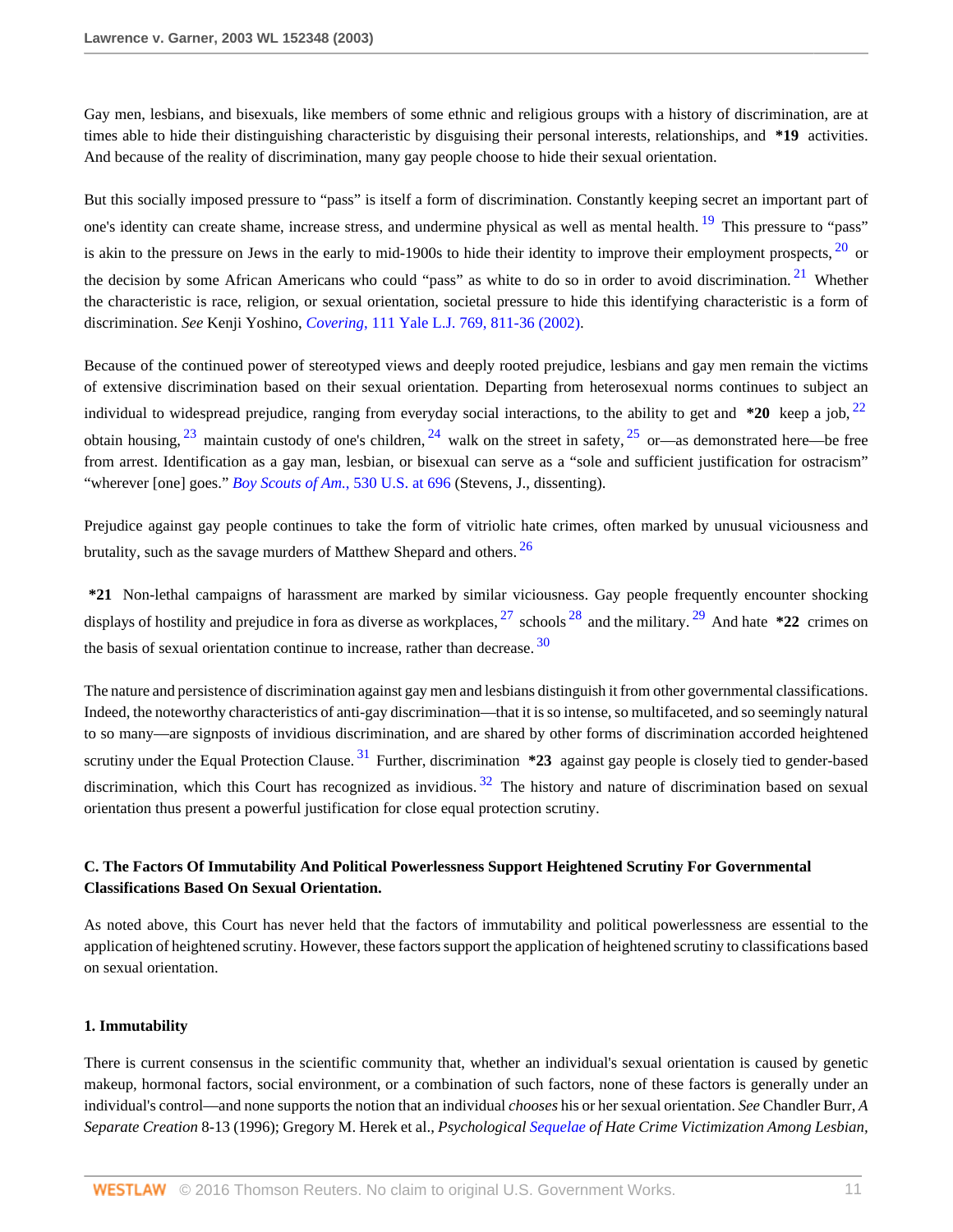*Gay and Bisexual* **\*24** *Adults*, 67 J. Consulting & Clinical Psychol. 945 (1999). Akin to race, national origin, gender, and illegitimacy, sexual orientation is a trait for which an individual is not directly responsible.

Moreover, regardless of the causes of sexual orientation, there is consensus that a person's sexual orientation generally cannot be changed by a simple decision-making process or by psychological or medical intervention. *See* Douglas Haldeman, *The Practice and Ethics of Sexual Orientation Conversion Therapy*, 62 J. Consulting & Clinical Psychol. 221, 224 (1994); Eli Coleman, *Changing Approaches to the Treatment of Homosexuality, in Homosexuality: Social, Psychological and Biological Issues* 81-88 (W. Paul et al. eds., 1982). As Judge Norris observed in *[Watkins v. United States Army,](http://www.westlaw.com/Link/Document/FullText?findType=Y&serNum=1989065840&pubNum=0000350&originatingDoc=I6d8184796bef11d890d59dc2e0cf7bd4&refType=RP&fi=co_pp_sp_350_726&originationContext=document&vr=3.0&rs=cblt1.0&transitionType=DocumentItem&contextData=(sc.RelatedInfo)#co_pp_sp_350_726)* 875 F.2d 699, 726 (9th [Cir. 1989\)](http://www.westlaw.com/Link/Document/FullText?findType=Y&serNum=1989065840&pubNum=0000350&originatingDoc=I6d8184796bef11d890d59dc2e0cf7bd4&refType=RP&fi=co_pp_sp_350_726&originationContext=document&vr=3.0&rs=cblt1.0&transitionType=DocumentItem&contextData=(sc.RelatedInfo)#co_pp_sp_350_726) (concurrence), we do not assume that *heterosexuals* can simply "shift the object of their sexual desires to persons of the same sex." Science indicates that the same is true of persons with a homosexual orientation.

<span id="page-11-1"></span><span id="page-11-0"></span>Indeed, there is an extensive history of attempts to "cure" people of homosexuality, including through brutal measures such as shock therapy and mutilation. *See* Yoshino, *supra*, at 784-811. The scientific community has concluded overwhelmingly that such measures are not only futile, but unhealthy and abusive.<sup>[33](#page-17-8)</sup> Even if a person's sexual orientation *could* be modified in some circumstances through psychological or behavioral techniques, that would not make **\*25** gay people as a class unworthy of legal protection, nor would it render anti-gay discrimination any less objectionable.  $34$  It would be repugnant to suggest that forced change of a person's sexual orientation, even if it were possible, is the only means by which a gay person could avoid disabilities imposed by society.

## **2. Political Powerlessness**

Gay people have historically been excluded as effective participants in the political system and face systematic impairments to political power. Only recently have openly gay people dared to run for public office, and the number of openly gay elected officials in this country remains miniscule. Only 239 (less than .05%) of the 511,039 elected officials currently serving in the United States are openly gay, according to the Gay and Lesbian Victory Fund. There are only three openly gay members of the U.S. Congress.<sup>[35](#page-17-10)</sup>

<span id="page-11-2"></span>**\*26** The political power of gay people as a group has been and continues to be profoundly affected by the fact that many gay people have historically kept their sexual orientation secret because of persistent discrimination and social stigmatization. Political organizers have faced the problem that they "somehow … must induce each anonymous homosexual to reveal his or her sexual preference to the larger public and to bear the private costs this public declaration may involve." Bruce A. Ackerman, *Beyond Carolene Products*[, 98 Harv. L. Rev. 713, 731 \(1985\).](http://www.westlaw.com/Link/Document/FullText?findType=Y&serNum=0102054642&pubNum=0003084&originatingDoc=I6d8184796bef11d890d59dc2e0cf7bd4&refType=LR&fi=co_pp_sp_3084_731&originationContext=document&vr=3.0&rs=cblt1.0&transitionType=DocumentItem&contextData=(sc.RelatedInfo)#co_pp_sp_3084_731) [36](#page-18-0) Gay people's direct political voice and ability to build coalitions to achieve their legislative goals have thereby been stifled.

<span id="page-11-3"></span>Gay people have been making political progress in recent years. Based on this limited and recent success, a few courts have concluded that classifications based on sexual orientation do not warrant strict scrutiny because gay people are "not without growing political power," *Ben-Shalom v. Marsh,* [881 F.2d 454, 466 \(7th Cir. 1989\)](http://www.westlaw.com/Link/Document/FullText?findType=Y&serNum=1989118568&pubNum=0000350&originatingDoc=I6d8184796bef11d890d59dc2e0cf7bd4&refType=RP&fi=co_pp_sp_350_466&originationContext=document&vr=3.0&rs=cblt1.0&transitionType=DocumentItem&contextData=(sc.RelatedInfo)#co_pp_sp_350_466); *see also [High Tech Gays v. Def. Indus.](http://www.westlaw.com/Link/Document/FullText?findType=Y&serNum=1990030040&pubNum=0000350&originatingDoc=I6d8184796bef11d890d59dc2e0cf7bd4&refType=RP&fi=co_pp_sp_350_574&originationContext=document&vr=3.0&rs=cblt1.0&transitionType=DocumentItem&contextData=(sc.RelatedInfo)#co_pp_sp_350_574) Sec. Clearance Office,* [895 F.2d 563, 574 n.10 \(9th Cir. 1990\);](http://www.westlaw.com/Link/Document/FullText?findType=Y&serNum=1990030040&pubNum=0000350&originatingDoc=I6d8184796bef11d890d59dc2e0cf7bd4&refType=RP&fi=co_pp_sp_350_574&originationContext=document&vr=3.0&rs=cblt1.0&transitionType=DocumentItem&contextData=(sc.RelatedInfo)#co_pp_sp_350_574) *accord Romer*[, 517 U.S. at 637](http://www.westlaw.com/Link/Document/FullText?findType=Y&serNum=1996118409&pubNum=0000780&originatingDoc=I6d8184796bef11d890d59dc2e0cf7bd4&refType=RP&fi=co_pp_sp_780_637&originationContext=document&vr=3.0&rs=cblt1.0&transitionType=DocumentItem&contextData=(sc.RelatedInfo)#co_pp_sp_780_637) (Scalia, J., dissenting). However, neither the existence of some openly gay representatives, *see* **\*27** *Ben-Shalom*[, 881 F.2d at 466,](http://www.westlaw.com/Link/Document/FullText?findType=Y&serNum=1989118568&pubNum=350&originatingDoc=I6d8184796bef11d890d59dc2e0cf7bd4&refType=RP&fi=co_pp_sp_350_466&originationContext=document&vr=3.0&rs=cblt1.0&transitionType=DocumentItem&contextData=(sc.RelatedInfo)#co_pp_sp_350_466) nor the passage of some anti-discrimination laws, *see High-Tech Gays*[, 895 F.2d at 574,](http://www.westlaw.com/Link/Document/FullText?findType=Y&serNum=1990030040&pubNum=350&originatingDoc=I6d8184796bef11d890d59dc2e0cf7bd4&refType=RP&fi=co_pp_sp_350_574&originationContext=document&vr=3.0&rs=cblt1.0&transitionType=DocumentItem&contextData=(sc.RelatedInfo)#co_pp_sp_350_574) establishes a degree of political power that undermines the justification for close scrutiny of anti-gay official measures.

<span id="page-11-4"></span>As explained above, absolute political powerlessness has never been required by this Court for heightened scrutiny to apply. Indeed, if "growing political power" precluded heightened scrutiny, then race- and gender-based classifications would not have warranted such scrutiny (or would have outgrown it). In fact, gay people today have relatively little political power in spite of their few electoral achievements. *See* William N. Eskridge, Jr., *Gaylaw* 205 (1999) ("[t]here are today more antigay laws than ever before"); *id.* app. B (collecting laws); *supra* note 35. In mainstream political spheres, gay people— and the issues affecting the gay community—are considered appropriate targets for derision and exclusion.  $37$  In addition, there are many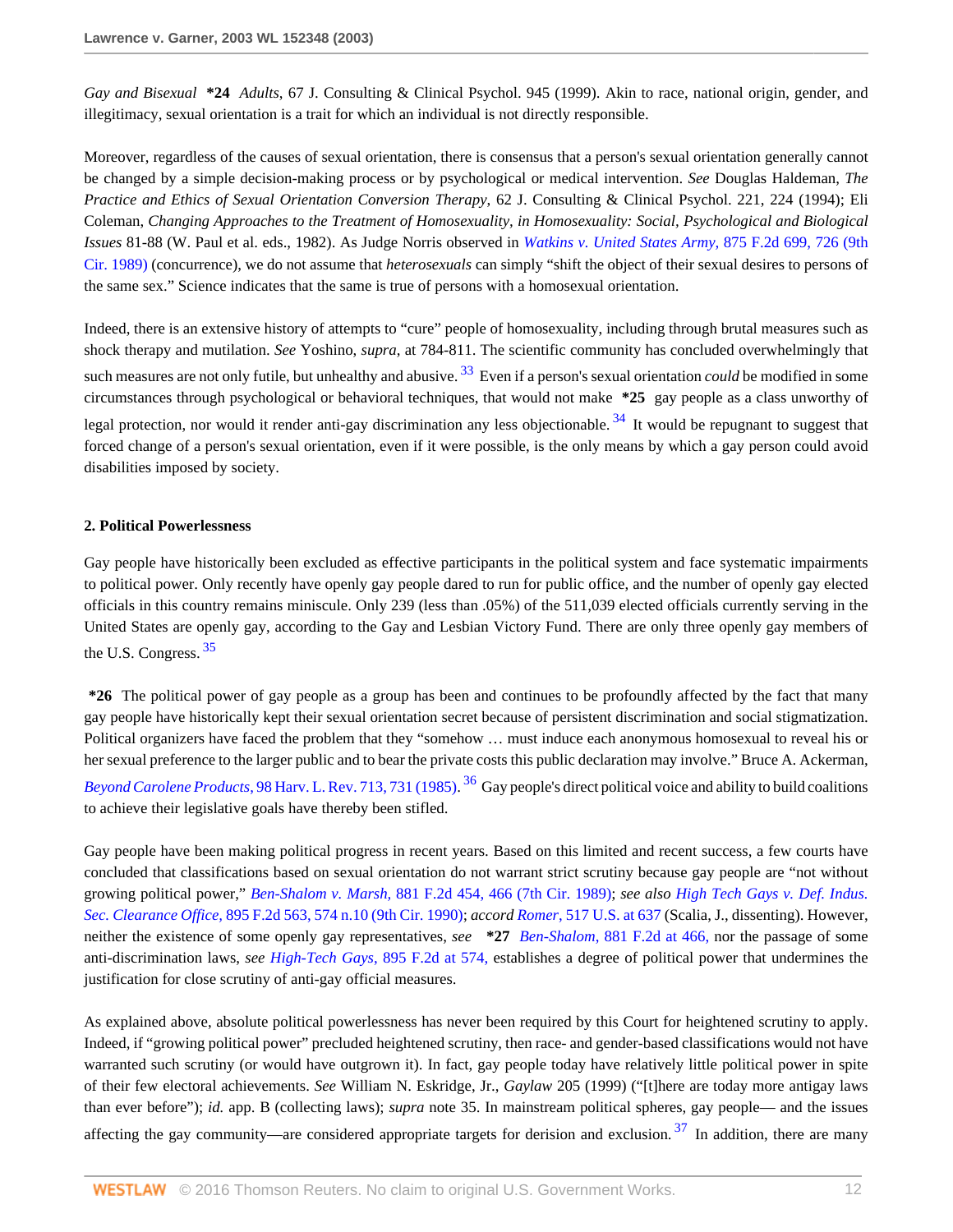areas of the country where gay people have made very little political progress in the past two decades. In most parts of the country, particularly in non-urban areas, gay people have never been able to elect individuals from their own group and face poor prospects for doing so.

<span id="page-12-0"></span>**\*28** Moreover, the limited political success of gay people as a group has brought with it significant obstacles in the form of focused campaigns to "wage war" against gay people's efforts to establish legal rights and social acceptance. <sup>[38](#page-18-2)</sup> The past decade has seen a wave of ballot initiatives, proposed legislation, and lobbying efforts seeking to exclude gay people from the political process and to eliminate anti-discrimination protection, such as Colorado's Amendment 2, which "classifie[d] homosexuals … to make them unequal to everyone else." *Romer*[, 517 U.S. at 635.](http://www.westlaw.com/Link/Document/FullText?findType=Y&serNum=1996118409&pubNum=0000780&originatingDoc=I6d8184796bef11d890d59dc2e0cf7bd4&refType=RP&fi=co_pp_sp_780_635&originationContext=document&vr=3.0&rs=cblt1.0&transitionType=DocumentItem&contextData=(sc.RelatedInfo)#co_pp_sp_780_635)

Like women and racial minorities, gay people contend with significant obstacles to effective political representation arising out of a history of invidious discrimination, providing additional support for heightened judicial scrutiny.

## **III. THIS COURT'S DECISION IN** *BOWERS V. HARDWICK* **DOES NOT PRECLUDE THE CONCLUSION THAT CLASSIFICATIONS BASED ON SEXUAL ORIENTATION DESERVE HEIGHTENED SCRUTINY.**

<span id="page-12-1"></span>A number of courts have concluded that this Court's decision in *Bowers v. Hardwick,* [478 U.S. 186 \(1986\),](http://www.westlaw.com/Link/Document/FullText?findType=Y&serNum=1986133440&pubNum=0000780&originatingDoc=I6d8184796bef11d890d59dc2e0cf7bd4&refType=RP&originationContext=document&vr=3.0&rs=cblt1.0&transitionType=DocumentItem&contextData=(sc.RelatedInfo)) precludes the application of heightened scrutiny to classifications based on sexual orientation. This Court should reject that conclusion because *Bowers* did not decide the equal protection issue, either explicitly, *see id.* [at 188 n.2, 196](http://www.westlaw.com/Link/Document/FullText?findType=Y&serNum=1986133440&pubNum=0000780&originatingDoc=I6d8184796bef11d890d59dc2e0cf7bd4&refType=RP&fi=co_pp_sp_780_188&originationContext=document&vr=3.0&rs=cblt1.0&transitionType=DocumentItem&contextData=(sc.RelatedInfo)#co_pp_sp_780_188) n.8, or by necessary implication of its due process ruling. [39](#page-18-3) Moreover, the incorrect premise of every court that **\*29** has relied on *Bowers* to apply rational basis review to sexual orientation classifications is that sodomy "defines the class" of gay people.  $40$ 

<span id="page-12-3"></span>"Sodomy" does not define the class of gay people. In fact, the Georgia statute at issue in *Bowers*, like most sodomy laws, defined a class that includes *both* homosexuals who engage in oral or anal sex *and* the significant number of heterosexuals who engage in oral or anal sex.  $^{41}$  $^{41}$  $^{41}$  A class defined by the act of sodomy would be a class comprising both homosexuals and heterosexuals.  $^{42}$  $^{42}$  $^{42}$ 

Logically, what defines the class of homosexuals or heterosexuals is not the act of engaging in oral or anal sex— since both homosexuals and heterosexuals engage in those acts in large numbers. Rather, what defines the class is the gender of one's partner. *See* Nan D. Hunter, **\*30** *Life After Hardwick*[, 27 Harv. C.R.-C.L. L. Rev. 531, 550-51 \(1992\).](http://www.westlaw.com/Link/Document/FullText?findType=Y&serNum=0102295004&pubNum=0001151&originatingDoc=I6d8184796bef11d890d59dc2e0cf7bd4&refType=LR&fi=co_pp_sp_1151_550&originationContext=document&vr=3.0&rs=cblt1.0&transitionType=DocumentItem&contextData=(sc.RelatedInfo)#co_pp_sp_1151_550) In short, what is fundamental to the nature of homosexuals, and what makes them different from heterosexuals, is that they desire a sexual and emotional attachment to a person of the same gender rather than of the opposite gender. In light of this reality, the Court's holding in *Bowers* is not an obstacle to the application of heightened scrutiny to classifications based on sexual orientation.

## <span id="page-12-4"></span><span id="page-12-2"></span>**CONCLUSION**

If this Court addresses the issue of the level of scrutiny to be accorded governmental classifications based on sexual orientation, it should conclude that such classifications warrant heightened scrutiny.

### **\*1A APPENDIX**

## **STATEMENTS OF INTEREST OF AMICI CURIAE**

ACTION WISCONSIN, founded in 1994, is a statewide organization dedicated to advancing and protecting the civil rights of lesbian, gay, bisexual, and transgender people. Action Wisconsin carries out this mission through education, advocacy, grassroots organizing, coalition-building, and electoral involvement. These efforts are designed to educate the general voting public, sensitize the media, promote a politically active and effective organizational membership, and better inform policy makers on issues of concern to our members.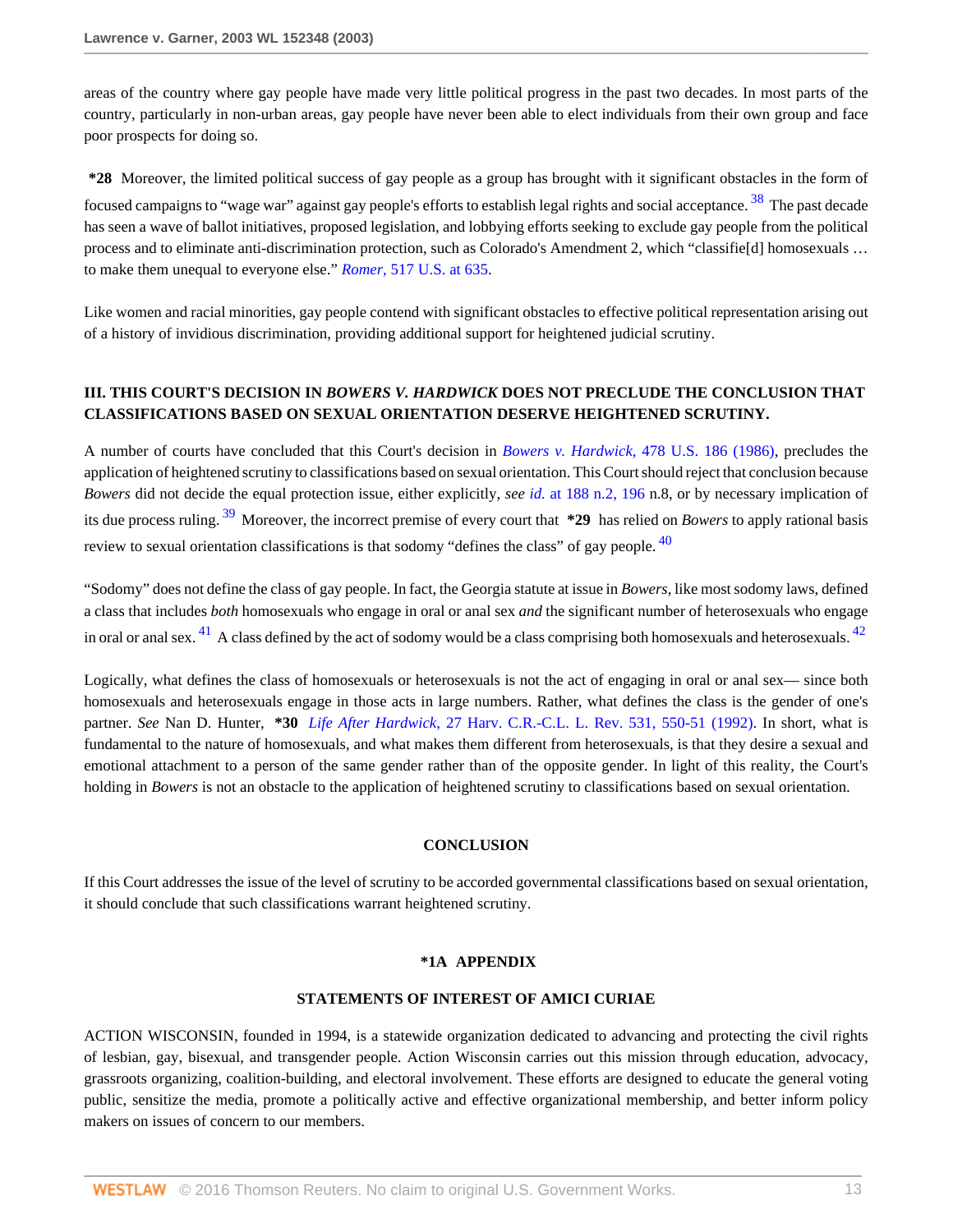THE ASIAN AMERICAN LEGAL DEFENSE AND EDUCATION FUND (AALDEF), founded in 1974, is a non-profit organization based in New York City. AALDEF defends the civil rights of Asian Americans nationwide through the prosecution of lawsuits, legal advocacy, and dissemination of public information. AALDEF has throughout its long history supported equal rights for all people including the rights of gay and lesbian couples.

THE BAY AREA LAWYERS FOR INDIVIDUAL FREEDOM (BALIF) is a bar association of over 500 lesbian, gay, bisexual, and transgender members of the San Francisco Bay Area legal community. Since 1980, BALIF has sought to: (1) provide a forum for the exchange of ideas and information of concern to the lesbian, gay, bisexual, and transgender legal community; (2) discuss and take action on questions of law and the administration of justice as they affect the lesbian, gay, bisexual, and transgender community; (3) encourage and support the appointment of lesbian, gay, bisexual, and transgender attorneys to the judiciary, public agencies, and commissions throughout the Bay Area; and (4) promote the building of coalitions with other legal **\*2a** organizations to combat all forms of discrimination. As part of that mission, BALIF actively participates in public policy debates and as amicus curiae in matters affecting the rights of its members and the lesbian, gay, bisexual, and transgender community at large.

THE BAY AREA TRANSGENDER LAWYERS' ASSOCIATION (BATLAW) is an organized grassroots nonprofit civil rights and educational group seeking to secure and safeguard the rights of all transgendered and Gender Variant persons. BATLAW's Mission is to educate and influence the legislature of the State of California, local governments, and business organizations on the issues and concerns of transgendered people, and to take what action is necessary to safeguard and to secure our rights as American citizens.

THE GAY AND LESBIAN LAWYERS OF PHILADELPHIA (GALLOP) is a bar association serving Southeastern Pennsylvania, New Jersey, and Delaware. Its purposes include promoting the civil and human rights of lesbians and gay men and assuring their fair and just treatment under the law. GALLOP continues a Pennsylvania tradition of advancing equal protection, dating from William Penn, including introduction of the Fourteenth Amendment in Congress by Thaddeus Stevens, a member of the Pennsylvania bar, on April 30, 1866. Stevens said he would "take all I can get in the cause of humanity and leave it to be perfected by better men in better times."

THE GAY AND LESBIAN LAWYERS ASSOCIATION (GALLA) OF SOUTH FLORIDA is a voluntary, nonprofit organization of the Florida Bar. We are the only such organization in the state of Florida recognized by the Bar. GALLA's purpose is to provide education and outreach on gay and lesbian legal issues to the multitude of **\*3a** communities our members embrace - gay and non-gay, legal and non-legal.

GAYLAW was founded in 1990 as an independent, non-partisan bar association serving lesbian, gay, bisexual, and transgender lawyers, law students, and legal professionals in the National Capital area. GAYLAW works to advance the interests of the lesbian, gay, bisexual, and transgender community, to be their voice within the legal community, and to improve their professional lives. GAYLAW also provides Continuing Legal Education and public education seminars.

THE LESBIAN AND GAY BAR ASSOCIATION OF CHICAGO (LAGBAC) is a bar association of the lesbian, gay, bisexual, and transgender (LGBT) legal community in the Chicago metropolitan area. LAGBAC promotes the advancement of LGBT legal professionals and provides education and outreach on issues important to the LGBT community.

THE LESBIAN AND GAY LAWYERS ASSOCIATION OF LOS ANGELES (LGLA) is a 25-year-old organization of over 300 lesbian, gay, and bisexual attorneys in the Los Angeles area. It is an affiliate of the Los Angeles County Bar Association, and was a member of the Lobby for Individual Freedom and Equality (LIFE), the statewide lobby that, during its existence, monitored and worked for compassionate and sensible AIDS/HIV legislation and civil rights in Sacramento. LGLA has submitted and sponsored amicus briefs in many cases important to the gay and lesbian community.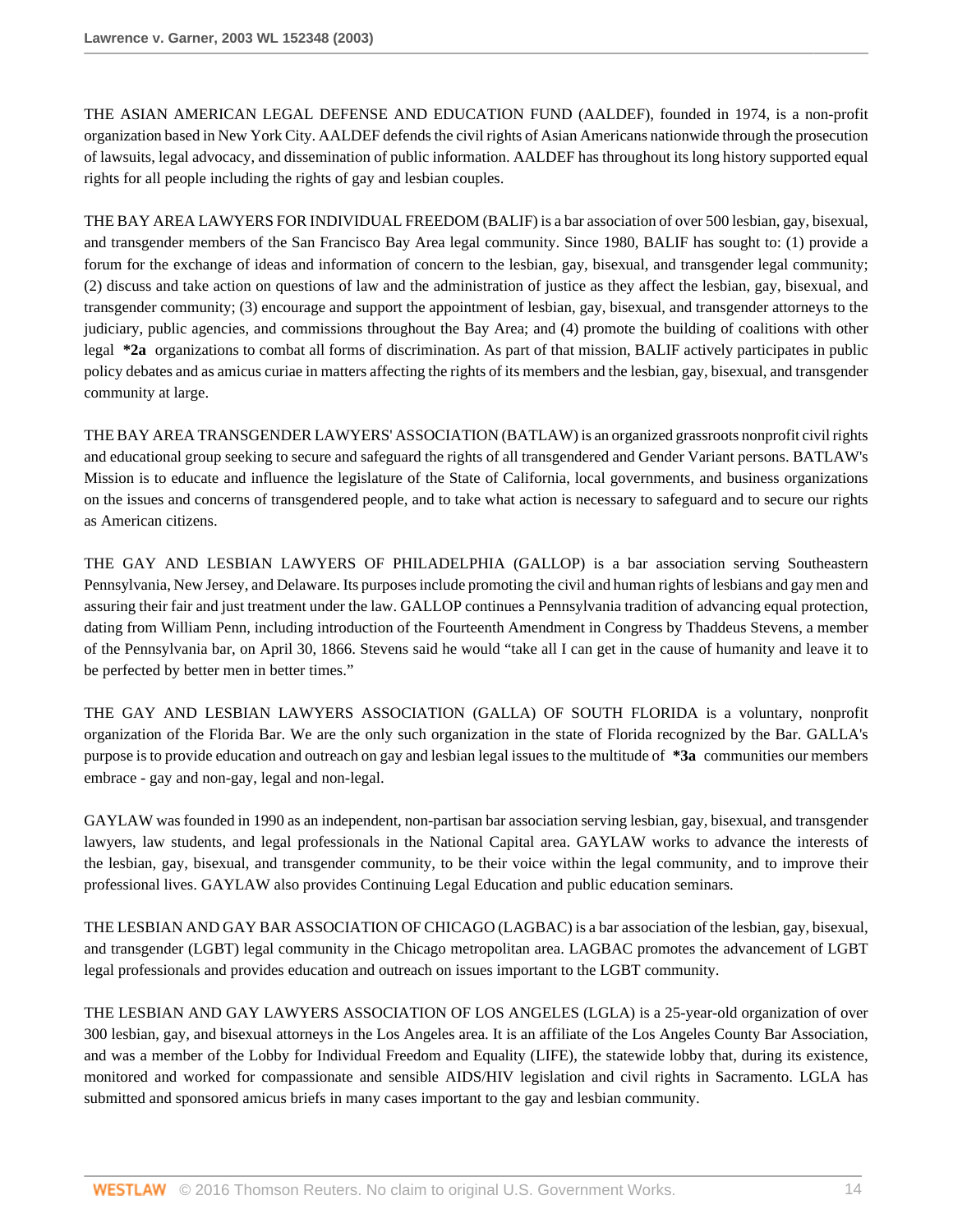THE LESBIAN AND GAY LAW ASSOCIATION OF GREATER NEW YORK (LeGaL) is a bar association of the lesbian, gay, bisexual, and transgender (LGBT) legal community in the New York City metropolitan area. LeGaL **\*4a** promotes the advancement of LGBT legal professionals and fosters participation in pro bono activities in the community.

THE MASSACHUSETTS LESBIAN AND GAY BAR ASSOCIATION (MLGBA) was founded in 1985 as a state-wide professional association of lawyers, judges, and law students to promote the administration of justice for all persons without regard to their sexual orientation or gender expression, educate the bar about issues affecting the lives of lesbians, gay men, bisexuals, and transgendered people and advocate for the enactment and enforcement of laws promoting equal rights for all. A key aspect of MLGBA's mission is to ensure that issues pertaining to sexual orientation are handled fairly and respectfully in the courts. MLGBA is affiliated with the Massachusetts Bar Association and the National Lesbian and Gay Law Association.

THE MINNESOTA LAVENDER BAR ASSOCIATION (MLBA) is an organization whose membership includes gay, lesbian, bisexual, and transgendered (GLBT) attorneys, academics, students, and others involved in the legal profession. Based largely in the Twin Cities area, MLBA seeks to educate the legal profession regarding GLBT legal issues, assure that the legal system responds appropriately to GLBT individuals and concerns, and encourage awareness by GLBT individuals of their legal rights. In 2001, the Minnesota Lavender Bar Association was a named plaintiff in *Doe et al. v. Ventura,* which resulted in a ruling that the Minnesota "sodomy" law violated the privacy guarantees of the state constitution. Consequently, MLBA takes an avid interest in the case at bar.

THE NATIONAL LESBIAN AND GAY LAW ASSOCIATION (NLGLA) was founded in 1988 as a national association of lawyers, judges, and other legal professionals, law students, and affiliated lesbian, gay, **\*5a** bisexual, and transgender legal organizations. Its mission is to promote justice within the legal profession for lesbians, gays, bisexuals, and transgenders in all their diversity. NLGLA has been an affiliate of the American Bar Association since August 1992. It has participated as amicus curiae in numerous state and federal court actions involving or implicating the rights of lesbians, gays, bisexuals, and transgenders.

THE NORTHWEST WOMEN'S LAW CENTER (NWLC) is a non-profit public interest organization that works to advance the legal rights of women through litigation, legislation, education and the provision of legal information and referral services. Since its founding in 1978, the NWLC has been dedicated to protecting and securing equal rights for lesbians and their families, and has long focused on the threats to equality based solely on sexual orientation. Toward that end, the NWLC has participated as counsel and as amicus curiae in cases throughout the Northwest and the country and is currently involved in numerous legislative and litigation efforts. The NWLC continues to serve as a regional expert and leading advocate in lesbian and gay issues.

THE OREGON GAY AND LESBIAN LAW ASSOCIATION (OGALLA), a member of the Oregon State Bar Association, is an association of lesbian, gay, bisexual, and transgendered lawyers, judges, legal workers, law students, and those who support the association's purposes. OGALLA was founded in January 1991 to create a statewide organization to support the needs of lesbians, gay men, and other sexual minorities in the legal profession. OGALLA is associated with the National Lesbian and Gay Law Association, an affiliate of the American Bar Association.

THE STONEWALL BAR ASSOCIATION OF GEORGIA (SBA) was founded in 1995 to serve many **\*6a** functions in the gay and the legal communities. The SBA is a professional association of attorneys, judges, law students, and other legal workers who support the rights of lesbian, gay, bisexual, and transgendered people and who oppose discrimination based upon sexual or gender orientation. SBA's membership includes not only lesbian, gay, bisexual, and transgendered persons, but our straight allies as well.

THE TOM HOMANN LAW ASSOCIATION OF SAN DIEGO (THLA) is San Diego's lesbian/gay/bisexual/transgender law association and is a California non-profit corporation. THLA was founded in 1991 by local attorneys and has over 140 members. The membership includes attorneys, judges, legal assistants, paralegals, law students, law professors, and other individuals in law-related fields, regardless of sexual orientation. THLA is committed to securing the basic human rights guaranteed to all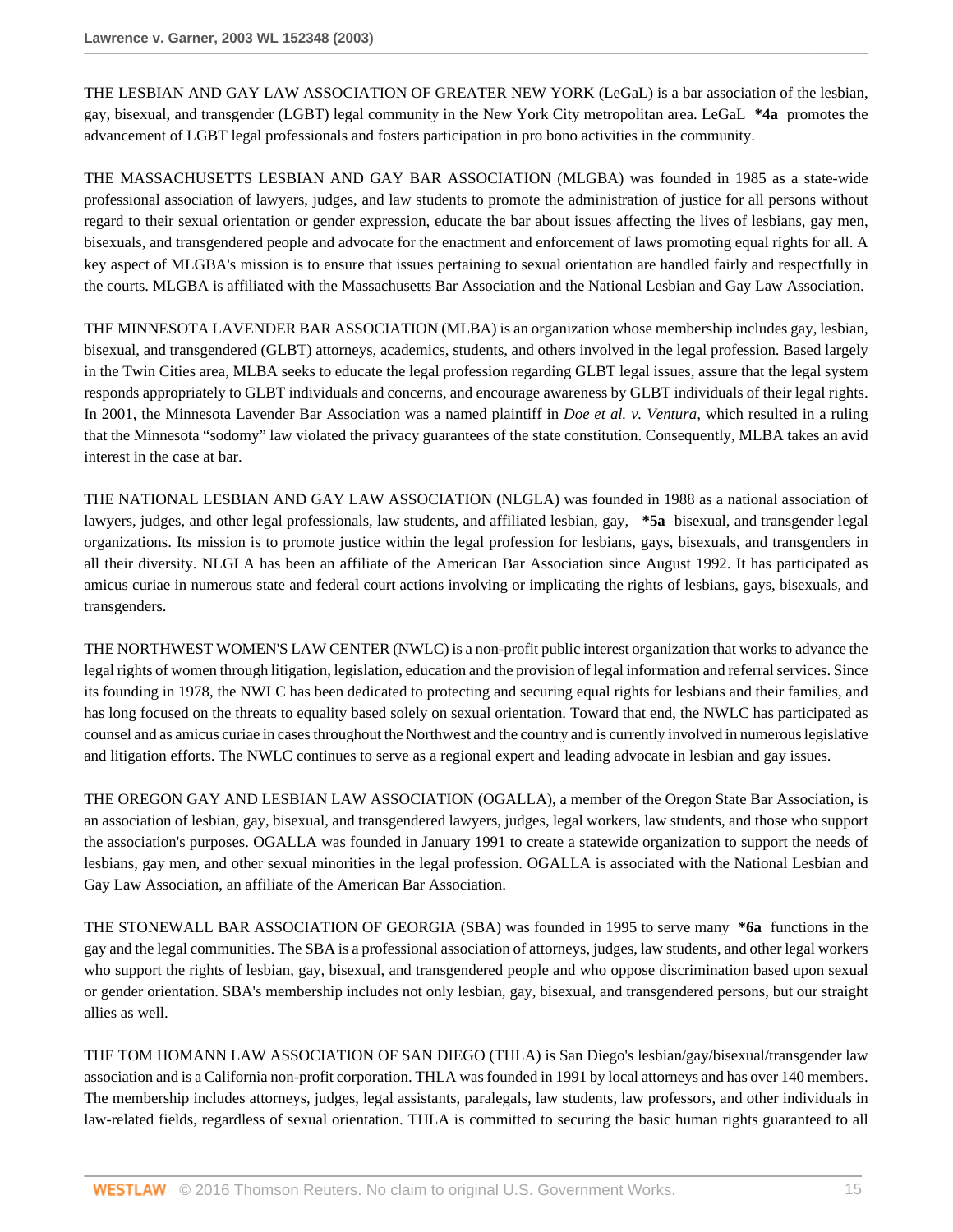citizens by the Constitution and laws of the United States and the State of California, with particular emphasis on securing the human and civil rights of lesbian, gay, bisexual, and transgendered people.

THE WASHINGTON LESBIAN AND GAY LAW SOCIETY (LEGALS) was incorporated in 1997 as an organization of lawyers, law students, law firm employees, judges, and court staff to promote the civil rights of sexual minorities in the State of Washington, provide access to justice and legal services to those in need, educate the legal profession and courts on legal issues relating to sexual orientation and the law, and oppose discrimination based on sexual orientation.

#### Footnotes

- <span id="page-15-0"></span>[1](#page-4-0) A complete list of amici and their statements of interest are set forth in Appendix A. Counsel for amici were the sole authors of this brief. No other person or entity made a monetary contribution to the preparation or submission of this brief. Amici have obtained the consent of the parties to file this brief. Letters of consent are on file with the Clerk of the Court.
- <span id="page-15-1"></span>[2](#page-4-1) It is well established that government may not act solely to enshrine into law the negative attitudes or distaste of a majority of the population for a distinct sub-group of the public, whether the object of the distaste is interracial couples, mentally retarded individuals, or hippies, and whether the motivation for such distaste is religious, moral, or aesthetic. *See [City of Cleburne v. Cleburne Living Ctr.,](http://www.westlaw.com/Link/Document/FullText?findType=Y&serNum=1985133474&pubNum=0000780&originatingDoc=I6d8184796bef11d890d59dc2e0cf7bd4&refType=RP&fi=co_pp_sp_780_448&originationContext=document&vr=3.0&rs=cblt1.0&transitionType=DocumentItem&contextData=(sc.RelatedInfo)#co_pp_sp_780_448) Inc.,* [473 U.S. 432, 448 \(1985\)](http://www.westlaw.com/Link/Document/FullText?findType=Y&serNum=1985133474&pubNum=0000780&originatingDoc=I6d8184796bef11d890d59dc2e0cf7bd4&refType=RP&fi=co_pp_sp_780_448&originationContext=document&vr=3.0&rs=cblt1.0&transitionType=DocumentItem&contextData=(sc.RelatedInfo)#co_pp_sp_780_448) ("mere negative attitudes ... unsubstantiated by factors which are properly cognizable in a zoning proceeding, are not permissible bases for treating a home for the mentally retarded differently"); *Palmore v. Sidoti,* [466 U.S. 429, 433](http://www.westlaw.com/Link/Document/FullText?findType=Y&serNum=1984120053&pubNum=0000780&originatingDoc=I6d8184796bef11d890d59dc2e0cf7bd4&refType=RP&fi=co_pp_sp_780_433&originationContext=document&vr=3.0&rs=cblt1.0&transitionType=DocumentItem&contextData=(sc.RelatedInfo)#co_pp_sp_780_433) [\(1984\)](http://www.westlaw.com/Link/Document/FullText?findType=Y&serNum=1984120053&pubNum=0000780&originatingDoc=I6d8184796bef11d890d59dc2e0cf7bd4&refType=RP&fi=co_pp_sp_780_433&originationContext=document&vr=3.0&rs=cblt1.0&transitionType=DocumentItem&contextData=(sc.RelatedInfo)#co_pp_sp_780_433) ("[p]rivate biases may be outside the reach of the law, but the law cannot, directly or indirectly, give them effect"); *[United](http://www.westlaw.com/Link/Document/FullText?findType=Y&serNum=1973126451&pubNum=0000780&originatingDoc=I6d8184796bef11d890d59dc2e0cf7bd4&refType=RP&fi=co_pp_sp_780_534&originationContext=document&vr=3.0&rs=cblt1.0&transitionType=DocumentItem&contextData=(sc.RelatedInfo)#co_pp_sp_780_534) [States Dep't of Agric. v. Moreno,](http://www.westlaw.com/Link/Document/FullText?findType=Y&serNum=1973126451&pubNum=0000780&originatingDoc=I6d8184796bef11d890d59dc2e0cf7bd4&refType=RP&fi=co_pp_sp_780_534&originationContext=document&vr=3.0&rs=cblt1.0&transitionType=DocumentItem&contextData=(sc.RelatedInfo)#co_pp_sp_780_534)* 413 U.S. 528, 534 (1973) ("a bare … desire to harm a politically unpopular group cannot constitute a *legitimate* governmental interest").
- <span id="page-15-2"></span>[3](#page-4-2) The level of scrutiny that this Court applies is important because it affects issues beyond this case. For example, while the Court in *Romer* did not *hold* that classifications based on sexual orientation deserve only rational basis review, some courts have misread the Court's opinion in *Romer* to stand for that proposition. *See. e.g., [Equal. Found. of Greater Cincinnati, Inc. v. City of Cincinnati,](http://www.westlaw.com/Link/Document/FullText?findType=Y&serNum=1997213083&pubNum=0000506&originatingDoc=I6d8184796bef11d890d59dc2e0cf7bd4&refType=RP&fi=co_pp_sp_506_294&originationContext=document&vr=3.0&rs=cblt1.0&transitionType=DocumentItem&contextData=(sc.RelatedInfo)#co_pp_sp_506_294)* [128 F.3d 289, 294 \(6th Cir. 1997\);](http://www.westlaw.com/Link/Document/FullText?findType=Y&serNum=1997213083&pubNum=0000506&originatingDoc=I6d8184796bef11d890d59dc2e0cf7bd4&refType=RP&fi=co_pp_sp_506_294&originationContext=document&vr=3.0&rs=cblt1.0&transitionType=DocumentItem&contextData=(sc.RelatedInfo)#co_pp_sp_506_294) *Veney v. Wyche,* [293 F.3d 726, 732 \(4th Cir. 2002\);](http://www.westlaw.com/Link/Document/FullText?findType=Y&serNum=2002380036&pubNum=0000506&originatingDoc=I6d8184796bef11d890d59dc2e0cf7bd4&refType=RP&fi=co_pp_sp_506_732&originationContext=document&vr=3.0&rs=cblt1.0&transitionType=DocumentItem&contextData=(sc.RelatedInfo)#co_pp_sp_506_732) *[Schroeder v. Hamilton Sch. Dist.,](http://www.westlaw.com/Link/Document/FullText?findType=Y&serNum=2002172774&pubNum=0000506&originatingDoc=I6d8184796bef11d890d59dc2e0cf7bd4&refType=RP&fi=co_pp_sp_506_950&originationContext=document&vr=3.0&rs=cblt1.0&transitionType=DocumentItem&contextData=(sc.RelatedInfo)#co_pp_sp_506_950)* 282 F.3d [946, 950-51 \(7th Cir. 2002\);](http://www.westlaw.com/Link/Document/FullText?findType=Y&serNum=2002172774&pubNum=0000506&originatingDoc=I6d8184796bef11d890d59dc2e0cf7bd4&refType=RP&fi=co_pp_sp_506_950&originationContext=document&vr=3.0&rs=cblt1.0&transitionType=DocumentItem&contextData=(sc.RelatedInfo)#co_pp_sp_506_950) *Zavatsky v. Anderson,* [130 F. Supp. 2d 349, 356 \(D. Conn. 2001\).](http://www.westlaw.com/Link/Document/FullText?findType=Y&serNum=2001173076&pubNum=0004637&originatingDoc=I6d8184796bef11d890d59dc2e0cf7bd4&refType=RP&fi=co_pp_sp_4637_356&originationContext=document&vr=3.0&rs=cblt1.0&transitionType=DocumentItem&contextData=(sc.RelatedInfo)#co_pp_sp_4637_356) Moreover, given the Court's recent jurisprudence regarding the scope of Congressional power to authorize suits for money damages against the states pursuant to Section 5 of the Fourteenth Amendment, *see, e.g., [Bd. of Trustees of the Univ. of Ala, v. Garrett,](http://www.westlaw.com/Link/Document/FullText?findType=Y&serNum=2001172281&pubNum=0000780&originatingDoc=I6d8184796bef11d890d59dc2e0cf7bd4&refType=RP&originationContext=document&vr=3.0&rs=cblt1.0&transitionType=DocumentItem&contextData=(sc.RelatedInfo))* 531 U.S. 356 (2001), the standard of review ultimately established by a court for classifications based on sexual orientation will carry relevance for Congressional action as well.
- <span id="page-15-3"></span>[4](#page-5-0) This brief uses the phrase "heightened scrutiny" to refer to a level of judicial scrutiny that is more searching than rational basis review, rather than to a particular tier of review such as "strict" or "intermediate" scrutiny. *See* Chai R. Feldblum, *[Sexual Orientation,](http://www.westlaw.com/Link/Document/FullText?findType=Y&serNum=0106465066&pubNum=0001269&originatingDoc=I6d8184796bef11d890d59dc2e0cf7bd4&refType=LR&fi=co_pp_sp_1269_249&originationContext=document&vr=3.0&rs=cblt1.0&transitionType=DocumentItem&contextData=(sc.RelatedInfo)#co_pp_sp_1269_249) [Morality, and the Law: Devlin Revisited](http://www.westlaw.com/Link/Document/FullText?findType=Y&serNum=0106465066&pubNum=0001269&originatingDoc=I6d8184796bef11d890d59dc2e0cf7bd4&refType=LR&fi=co_pp_sp_1269_249&originationContext=document&vr=3.0&rs=cblt1.0&transitionType=DocumentItem&contextData=(sc.RelatedInfo)#co_pp_sp_1269_249)*, 57 U. Pitt. L. Rev. 237, 249-63 (1996) (reviewing development of tiers and criteria for application of heightened scrutiny).
- <span id="page-15-4"></span>[5](#page-7-0) *See, e.g., Korematsu*[, 323 U.S. at 216](http://www.westlaw.com/Link/Document/FullText?findType=Y&serNum=1944118365&pubNum=0000780&originatingDoc=I6d8184796bef11d890d59dc2e0cf7bd4&refType=RP&fi=co_pp_sp_780_216&originationContext=document&vr=3.0&rs=cblt1.0&transitionType=DocumentItem&contextData=(sc.RelatedInfo)#co_pp_sp_780_216) ("all legal restrictions which curtail the civil rights of a single racial group are immediately suspect"); *McLaughlin*[, 379 U.S. at 191-92](http://www.westlaw.com/Link/Document/FullText?findType=Y&serNum=1964124890&pubNum=0000780&originatingDoc=I6d8184796bef11d890d59dc2e0cf7bd4&refType=RP&fi=co_pp_sp_780_191&originationContext=document&vr=3.0&rs=cblt1.0&transitionType=DocumentItem&contextData=(sc.RelatedInfo)#co_pp_sp_780_191) ("central purpose of the Fourteenth Amendment was to eliminate racial discrimination … [and t]his strong policy renders racial classifications constitutionally suspect") (internal quotation marks omitted).
- <span id="page-15-5"></span>[6](#page-7-1) Nan D. Hunter, *[The Sex Discrimination Argument in Gay Rights Cases](http://www.westlaw.com/Link/Document/FullText?findType=Y&serNum=0283769963&pubNum=0102192&originatingDoc=I6d8184796bef11d890d59dc2e0cf7bd4&refType=LR&fi=co_pp_sp_102192_402&originationContext=document&vr=3.0&rs=cblt1.0&transitionType=DocumentItem&contextData=(sc.RelatedInfo)#co_pp_sp_102192_402)*, 9 J.L. & Pol'y 397, 402-03 (2001); *see also* Donald Braman, *Of Race and Immutability*[, 46 UCLA L. Rev. 1375, 1453 \(1999\)](http://www.westlaw.com/Link/Document/FullText?findType=Y&serNum=0112629009&pubNum=0003041&originatingDoc=I6d8184796bef11d890d59dc2e0cf7bd4&refType=LR&originationContext=document&vr=3.0&rs=cblt1.0&transitionType=DocumentItem&contextData=(sc.RelatedInfo)).
- <span id="page-15-6"></span>[7](#page-7-2) "Although the legislature may distinguish between individuals on the basis of their need or ability, it is presumptively impermissible to distinguish on the basis of an *unalterable* identifying trait over which the individual *has no control* and for which he or she should not be disadvantaged by the law." Brief for Sally M. Reed, at 5, *Reed v. Reed,* [404 U.S. 71 \(1971\)](http://www.westlaw.com/Link/Document/FullText?findType=Y&serNum=1971127135&pubNum=0000780&originatingDoc=I6d8184796bef11d890d59dc2e0cf7bd4&refType=RP&originationContext=document&vr=3.0&rs=cblt1.0&transitionType=DocumentItem&contextData=(sc.RelatedInfo)) (No. 70-430) (emphasis added) (discussed in Hunter, *supra*[, at 403\)](http://www.westlaw.com/Link/Document/FullText?findType=Y&serNum=0283769963&pubNum=0102192&originatingDoc=I6d8184796bef11d890d59dc2e0cf7bd4&refType=LR&fi=co_pp_sp_102192_403&originationContext=document&vr=3.0&rs=cblt1.0&transitionType=DocumentItem&contextData=(sc.RelatedInfo)#co_pp_sp_102192_403).
- <span id="page-15-7"></span>[8](#page-7-3) The Court, applying rational basis review, invalidated the law as making "the very kind of arbitrary legislative choice forbidden by the Equal Protection Clause." *Reed*[, 404 U.S. at 76.](http://www.westlaw.com/Link/Document/FullText?findType=Y&serNum=1971127135&pubNum=0000780&originatingDoc=I6d8184796bef11d890d59dc2e0cf7bd4&refType=RP&fi=co_pp_sp_780_76&originationContext=document&vr=3.0&rs=cblt1.0&transitionType=DocumentItem&contextData=(sc.RelatedInfo)#co_pp_sp_780_76)
- <span id="page-15-8"></span>[9](#page-7-4) *Frontiero*[, 411 U.S. at 685, 686](http://www.westlaw.com/Link/Document/FullText?findType=Y&serNum=1973126388&pubNum=0000780&originatingDoc=I6d8184796bef11d890d59dc2e0cf7bd4&refType=RP&fi=co_pp_sp_780_685&originationContext=document&vr=3.0&rs=cblt1.0&transitionType=DocumentItem&contextData=(sc.RelatedInfo)#co_pp_sp_780_685) (quoting *[Weber v. Aetna Cas. & Sur. Co.,](http://www.westlaw.com/Link/Document/FullText?findType=Y&serNum=1972127110&pubNum=0000780&originatingDoc=I6d8184796bef11d890d59dc2e0cf7bd4&refType=RP&fi=co_pp_sp_780_175&originationContext=document&vr=3.0&rs=cblt1.0&transitionType=DocumentItem&contextData=(sc.RelatedInfo)#co_pp_sp_780_175)* 406 U.S. 164, 175 (1972)). In *Weber*, the Court relied on the fact that illegitimate children were not responsible for their births not as a factor to heighten the standard of review, but rather as an explanation of why the penalty visited upon illegitimate children in the statute at issue was irrational and unjust. [406 U.S. at](http://www.westlaw.com/Link/Document/FullText?findType=Y&serNum=1972127110&pubNum=780&originatingDoc=I6d8184796bef11d890d59dc2e0cf7bd4&refType=RP&fi=co_pp_sp_780_175&originationContext=document&vr=3.0&rs=cblt1.0&transitionType=DocumentItem&contextData=(sc.RelatedInfo)#co_pp_sp_780_175) [175-76.](http://www.westlaw.com/Link/Document/FullText?findType=Y&serNum=1972127110&pubNum=780&originatingDoc=I6d8184796bef11d890d59dc2e0cf7bd4&refType=RP&fi=co_pp_sp_780_175&originationContext=document&vr=3.0&rs=cblt1.0&transitionType=DocumentItem&contextData=(sc.RelatedInfo)#co_pp_sp_780_175) This factor was used in a similar manner in *Plyler*[, 457 U.S. at 219-20.](http://www.westlaw.com/Link/Document/FullText?findType=Y&serNum=1982126797&pubNum=780&originatingDoc=I6d8184796bef11d890d59dc2e0cf7bd4&refType=RP&fi=co_pp_sp_780_219&originationContext=document&vr=3.0&rs=cblt1.0&transitionType=DocumentItem&contextData=(sc.RelatedInfo)#co_pp_sp_780_219) *See generally* Feldblum, *supra*[, at 253-56](http://www.westlaw.com/Link/Document/FullText?findType=Y&serNum=1982126797&pubNum=0000780&originatingDoc=I6d8184796bef11d890d59dc2e0cf7bd4&refType=RP&fi=co_pp_sp_780_253&originationContext=document&vr=3.0&rs=cblt1.0&transitionType=DocumentItem&contextData=(sc.RelatedInfo)#co_pp_sp_780_253).
- <span id="page-15-9"></span>[10](#page-8-0) In *Virginia*, the Court noted that women were denied the right to vote for over a century, but it did so in describing the [Nation's](http://www.westlaw.com/Link/Document/FullText?findType=Y&serNum=1996141696&pubNum=0000780&originatingDoc=I6d8184796bef11d890d59dc2e0cf7bd4&refType=RP&fi=co_pp_sp_780_531&originationContext=document&vr=3.0&rs=cblt1.0&transitionType=DocumentItem&contextData=(sc.RelatedInfo)#co_pp_sp_780_531) ["long and unfortunate history of sex discrimination." 518 U.S. at 531](http://www.westlaw.com/Link/Document/FullText?findType=Y&serNum=1996141696&pubNum=0000780&originatingDoc=I6d8184796bef11d890d59dc2e0cf7bd4&refType=RP&fi=co_pp_sp_780_531&originationContext=document&vr=3.0&rs=cblt1.0&transitionType=DocumentItem&contextData=(sc.RelatedInfo)#co_pp_sp_780_531) (internal quotation marks omitted). Similarly, in *Frontiero*, the plurality discussed the underrepresentation of women in the political arena, but it did so as an example of the "pervasive, although at times more subtle, discrimination" against women. [411 U.S. at 686](http://www.westlaw.com/Link/Document/FullText?findType=Y&serNum=1973126388&pubNum=0000780&originatingDoc=I6d8184796bef11d890d59dc2e0cf7bd4&refType=RP&fi=co_pp_sp_780_686&originationContext=document&vr=3.0&rs=cblt1.0&transitionType=DocumentItem&contextData=(sc.RelatedInfo)#co_pp_sp_780_686).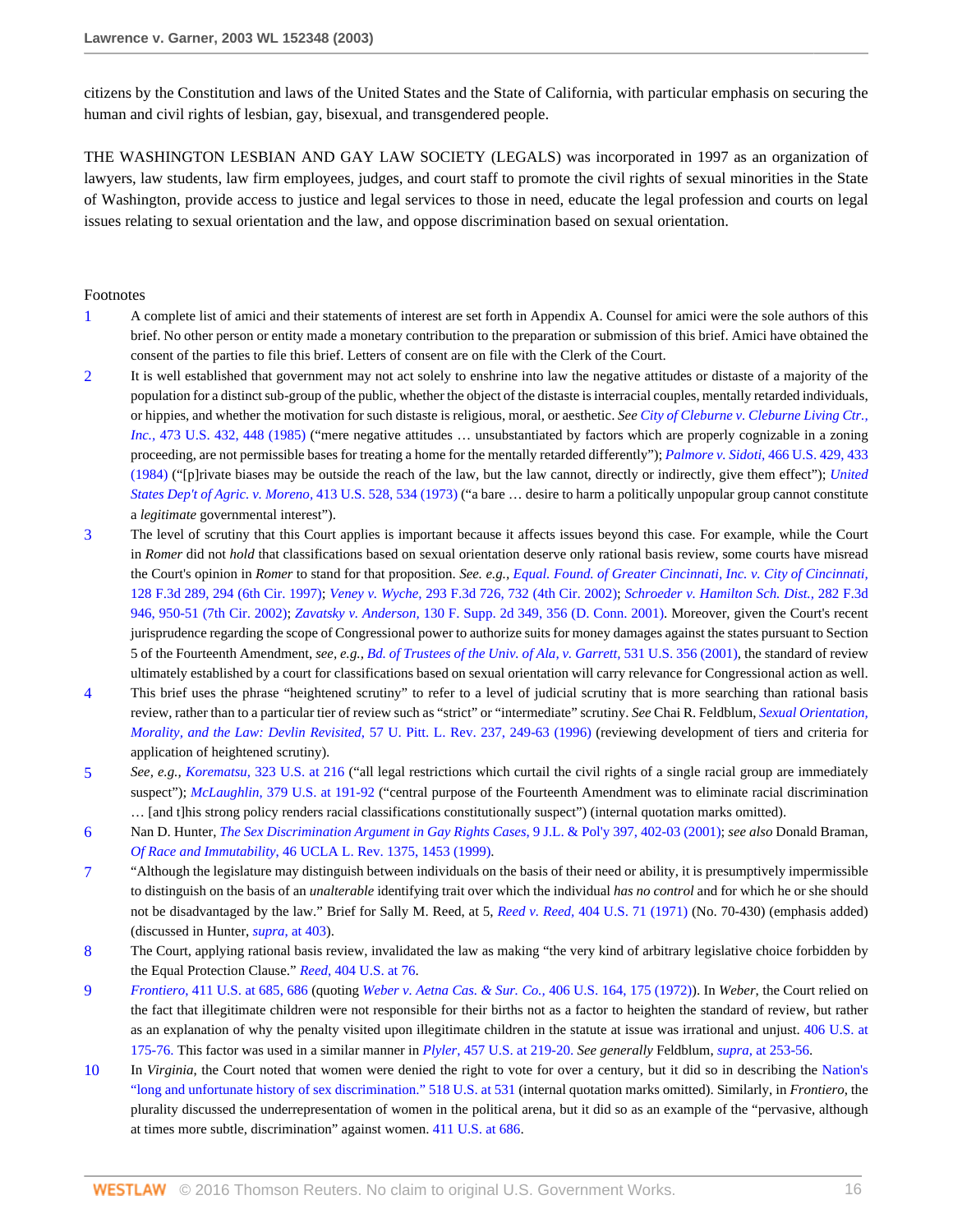- <span id="page-16-0"></span>[11](#page-8-1) In *[San Antonio Independent School District v. Rodriguez,](http://www.westlaw.com/Link/Document/FullText?findType=Y&serNum=1973126364&pubNum=0000780&originatingDoc=I6d8184796bef11d890d59dc2e0cf7bd4&refType=RP&fi=co_pp_sp_780_28&originationContext=document&vr=3.0&rs=cblt1.0&transitionType=DocumentItem&contextData=(sc.RelatedInfo)#co_pp_sp_780_28)* 411 U.S. 1, 28 (1973), the Court noted that a class "unified only by the common factor of residence in districts that happen to have less taxable wealth than other districts … [has] none of the traditional indicia of suspectness: the class is not saddled with such disabilities, or subjected to such a history of purposeful unequal treatment, or relegated to such a position of political powerlessness as to command extraordinary protection from the majoritarian political process." In *Cleburne*, after concluding that mental retardation is a characteristic that affects the ability of individuals to perform and that legislatures were responding to the concerns of people with mental retardation in a manner "that belies a continuing antipathy or prejudice," [473 U.S. at 443,](http://www.westlaw.com/Link/Document/FullText?findType=Y&serNum=1985133474&pubNum=780&originatingDoc=I6d8184796bef11d890d59dc2e0cf7bd4&refType=RP&fi=co_pp_sp_780_443&originationContext=document&vr=3.0&rs=cblt1.0&transitionType=DocumentItem&contextData=(sc.RelatedInfo)#co_pp_sp_780_443) the Court also noted that the legislative response negates the claim that people with mental retardation are "politically powerless in the sense that they have no ability to attract the attention of the lawmakers." *Id.* [at 445.](http://www.westlaw.com/Link/Document/FullText?findType=Y&serNum=1985133474&originatingDoc=I6d8184796bef11d890d59dc2e0cf7bd4&refType=RP&originationContext=document&vr=3.0&rs=cblt1.0&transitionType=DocumentItem&contextData=(sc.RelatedInfo))
- <span id="page-16-1"></span>[12](#page-9-0) *See* Evelyn Hooker, *The Adjustment of the Male Overt Homosexual*, 21 J. Projective Techs. 17 (1957); John C. Gonsiorek, *The Empirical Basis for the Demise of the Illness Model of Homosexuality, in Homosexuality: Research Implications for Public Policy* 115, 115-36 (James D. Weinrich & John C. Gonsiorek eds., 1991). The American Psychological Association and the American Psychiatric Association have affirmed for nearly three decades that "homosexuality per se implies no impairment in judgment, stability, reliability, or general social or vocational capabilities." American Psychiatric Association, *Resolution of the American Psychiatric Association* (Dec. 15, 1973), *reprinted in* 131 Am. J. Psychiatry 497 (1974); American Psychological Association, *Minutes of the Annual Meeting of the Council of Representatives*, 30 Am. Psychologist 620, 633 (1975).
- <span id="page-16-2"></span>[13](#page-9-1) The events of September 11, 2001 provide a powerful example of this simple reality. One of the four individuals believed to have thwarted terrorists' plans to crash United Airlines Flight 93 was gay. *See* Evelyn Nieves, *Passenger on Jet: Gay Hero or Hero Who Was Gay?*, N.Y. Times, Jan. 16, 2002, at A12. The co-pilot of American Airlines Flight 77, which crashed into the Pentagon, was gay. *See* Steve Rothaus, *Couple's Deaths Bring a Special Pain*, Miami Herald, Sept. 20, 2001, at 2E. The 68-year-old New York Fire Department chaplain who attended to the last rites of dying firefighters in the World Trade Center and himself was killed by falling debris was gay. *See* Daniel J. Wakin, *Killed on 9/11, Fire Chaplain Becomes Larger Than Life*, N.Y. Times, Sept. 27, 2002, at A1. The cross-section of these and other gay people who died on September 11 demonstrates their diverse abilities and contributions to society: as nurses, educators, accountants, pilots, flight attendants, small-business owners, employees of the U.S. Army, bond traders, security guards, consultants, computer workers, firefighters, veterans, chaplains, churchgoers, adoptive parents, and partners in longterm, caring relationships. *See* http:// www.angelfire.com/f13/uraniamanuscripts/sept11.html (accessed Jan. 12, 2003).
- <span id="page-16-3"></span>[14](#page-9-2) *See generally* William N. Eskridge, Jr. & Nan D. Hunter, *Sexuality, Gender, and the Law* 166-89 (1997). Every court that has addressed this issue has concluded that gay men and lesbians have been subject to a history of discrimination. *See [High Tech Gays](http://www.westlaw.com/Link/Document/FullText?findType=Y&serNum=1990030040&pubNum=0000350&originatingDoc=I6d8184796bef11d890d59dc2e0cf7bd4&refType=RP&fi=co_pp_sp_350_573&originationContext=document&vr=3.0&rs=cblt1.0&transitionType=DocumentItem&contextData=(sc.RelatedInfo)#co_pp_sp_350_573) [v. Def. Indus. Sec. Clearance Office,](http://www.westlaw.com/Link/Document/FullText?findType=Y&serNum=1990030040&pubNum=0000350&originatingDoc=I6d8184796bef11d890d59dc2e0cf7bd4&refType=RP&fi=co_pp_sp_350_573&originationContext=document&vr=3.0&rs=cblt1.0&transitionType=DocumentItem&contextData=(sc.RelatedInfo)#co_pp_sp_350_573)* 895 F.2d 563, 573 (9th Cir. 1990); *Ben-Shalom v. Marsh,* [881 F.2d 454, 465 \(7th Cir. 1989\)](http://www.westlaw.com/Link/Document/FullText?findType=Y&serNum=1989118568&pubNum=0000350&originatingDoc=I6d8184796bef11d890d59dc2e0cf7bd4&refType=RP&fi=co_pp_sp_350_465&originationContext=document&vr=3.0&rs=cblt1.0&transitionType=DocumentItem&contextData=(sc.RelatedInfo)#co_pp_sp_350_465); *Padula v. Webster,* [822 F.2d 97, 104 \(D.C. Cir. 1987\)](http://www.westlaw.com/Link/Document/FullText?findType=Y&serNum=1987080232&pubNum=0000350&originatingDoc=I6d8184796bef11d890d59dc2e0cf7bd4&refType=RP&fi=co_pp_sp_350_104&originationContext=document&vr=3.0&rs=cblt1.0&transitionType=DocumentItem&contextData=(sc.RelatedInfo)#co_pp_sp_350_104).
- <span id="page-16-4"></span>[15](#page-9-3) *See [Boy Scouts of Am. v. Dale,](http://www.westlaw.com/Link/Document/FullText?findType=Y&serNum=2000388910&pubNum=0000780&originatingDoc=I6d8184796bef11d890d59dc2e0cf7bd4&refType=RP&fi=co_pp_sp_780_696&originationContext=document&vr=3.0&rs=cblt1.0&transitionType=DocumentItem&contextData=(sc.RelatedInfo)#co_pp_sp_780_696)* 530 U.S. 640, 696 (2000) (Stevens, J., dissenting); *Ex parte D.W.W.*[, 717 So. 2d 793, 796 \(Ala. 1998\).](http://www.westlaw.com/Link/Document/FullText?findType=Y&serNum=1998060559&pubNum=0000735&originatingDoc=I6d8184796bef11d890d59dc2e0cf7bd4&refType=RP&fi=co_pp_sp_735_796&originationContext=document&vr=3.0&rs=cblt1.0&transitionType=DocumentItem&contextData=(sc.RelatedInfo)#co_pp_sp_735_796)
- <span id="page-16-5"></span>[16](#page-9-4) *See* Gregory M. Herek & John P. Capitanio, "*Some of My Best Friends": Intergroup Contact, Concealable Stigma, and Heterosexuals' Attitudes Toward Gay Men and Lesbians*, 22 Personality & Soc. Psychol. Bull. 412 (1996) (reporting data showing that heterosexuals with gay friends or family members have significantly more favorable attitudes toward gay people than those without such relationships).
- <span id="page-16-6"></span>[17](#page-9-5) *See, e.g.*, Peter Sprigg, *A Missing Moral Link? Homosexual Men May Evolve Into Molesters*, Family Research Council, *at* http:// www.frc.org/get/ar02e1.cfm (accessed Jan. 12, 2003); Family Research Council, *Talking Points: How Homosexual 'Civil Unions' Harm Marriage, at* http://www.frc.org/get/if00e1.cfm (accessed Jan. 12, 2003).
- <span id="page-16-7"></span>[18](#page-9-6) *See* Herek & Capitanio, *supra*, at 419 (reporting that in representative nationwide survey, approximately 60% of heterosexual Americans agreed with the statements, "I think lesbians are disgusting," and "I think male homosexuals are disgusting").
- <span id="page-16-8"></span>[19](#page-10-0) *See* S.W. Cole et al., *Elevated Physical Health Risk Among Gay Men Who Conceal Their Homosexual Identity*, 15 Health Psychol. 243 (1996); Gregory M. Herek, *Why Tell If You're Not Asked? Self-Disclosure, Inter-Group Contact, and Heterosexuals' Attitudes Toward Lesbian and Gay Men, in Out in Force: Sexual Orientation and the Military* 211-12 (Gregory M. Herek et al. eds., 1996); Law, *supra*, at 212; Feldblum, *supra*, at 323-27.
- <span id="page-16-9"></span>[20](#page-10-1) *See* Marc A. Fajer, *[A Better Analogy: "Jews," "Homosexuals," and the Inclusion of Sexual Orientation as a Forbidden Characteristic](http://www.westlaw.com/Link/Document/FullText?findType=Y&serNum=0283818776&pubNum=0101481&originatingDoc=I6d8184796bef11d890d59dc2e0cf7bd4&refType=LR&fi=co_pp_sp_101481_46&originationContext=document&vr=3.0&rs=cblt1.0&transitionType=DocumentItem&contextData=(sc.RelatedInfo)#co_pp_sp_101481_46) in Antidiscrimination Laws*[, 12 Stan. L. & Pol'y Rev. 37, 46 \(2001\).](http://www.westlaw.com/Link/Document/FullText?findType=Y&serNum=0283818776&pubNum=0101481&originatingDoc=I6d8184796bef11d890d59dc2e0cf7bd4&refType=LR&fi=co_pp_sp_101481_46&originationContext=document&vr=3.0&rs=cblt1.0&transitionType=DocumentItem&contextData=(sc.RelatedInfo)#co_pp_sp_101481_46)
- <span id="page-16-10"></span>[21](#page-10-2) *See generally* Randall Kennedy, *Racial Passing*[, 62 Ohio St. L.J. 1145 \(2000\)](http://www.westlaw.com/Link/Document/FullText?findType=Y&serNum=0283931591&pubNum=0001216&originatingDoc=I6d8184796bef11d890d59dc2e0cf7bd4&refType=LR&originationContext=document&vr=3.0&rs=cblt1.0&transitionType=DocumentItem&contextData=(sc.RelatedInfo)).
- <span id="page-16-11"></span>[22](#page-10-3) *See Texas v. Morales,* [826 S.W.2d 201, 202-03 \(Tex. App. 1992\)](http://www.westlaw.com/Link/Document/FullText?findType=Y&serNum=1992054412&pubNum=713&originatingDoc=I6d8184796bef11d890d59dc2e0cf7bd4&refType=RP&fi=co_pp_sp_713_202&originationContext=document&vr=3.0&rs=cblt1.0&transitionType=DocumentItem&contextData=(sc.RelatedInfo)#co_pp_sp_713_202) (Texas stipulated that its Homosexual Conduct Law "brands lesbians and gay men as criminals and thereby sanctions discrimination against them in a variety of ways unrelated to the criminal law," including "employment, family issues, and housing"), *rev'd on jurisdictional grounds*, [869 S.W.2d 941 \(Tex. 1994\)](http://www.westlaw.com/Link/Document/FullText?findType=Y&serNum=1994026266&pubNum=0000713&originatingDoc=I6d8184796bef11d890d59dc2e0cf7bd4&refType=RP&originationContext=document&vr=3.0&rs=cblt1.0&transitionType=DocumentItem&contextData=(sc.RelatedInfo)).
- <span id="page-16-12"></span>[23](#page-10-4) *See id.*
- <span id="page-16-13"></span>[24](#page-10-5) *See, e.g., D.H. v. H.H.,* No. 1002045, 2002 Ala. LEXIS 44, at \*2-\*3 (Feb. 15, 2002); *id.* at \*12 (Moore, C.J., concurring) (regardless of whether father physically abused child, mother's lesbian relationship "alone is sufficient justification for denying that parent custody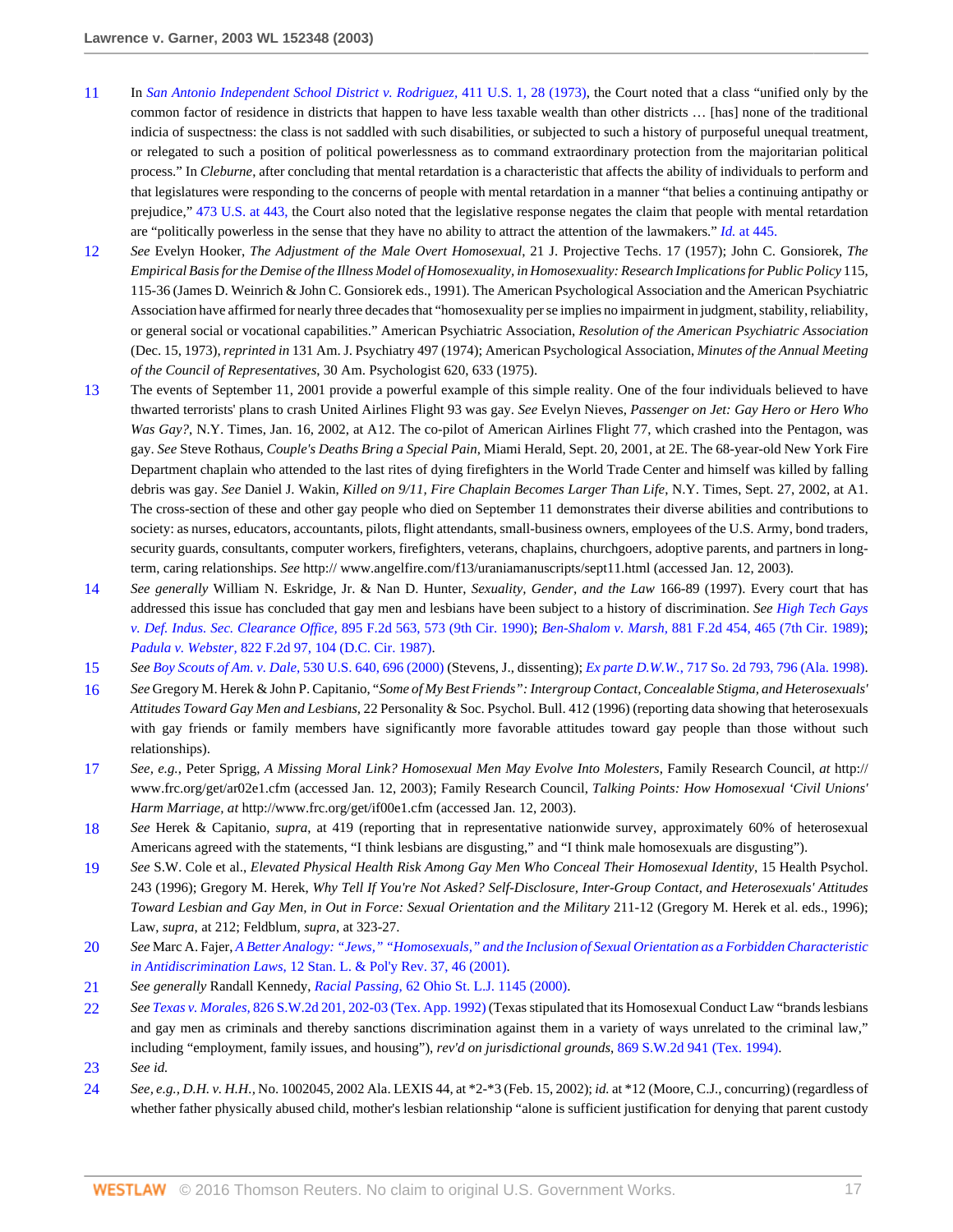of … her own children"); *Bottoms v. Bottoms,* [457 S.E.2d 102, 108 \(Va. 1995\)](http://www.westlaw.com/Link/Document/FullText?findType=Y&serNum=1995094502&pubNum=0000711&originatingDoc=I6d8184796bef11d890d59dc2e0cf7bd4&refType=RP&fi=co_pp_sp_711_108&originationContext=document&vr=3.0&rs=cblt1.0&transitionType=DocumentItem&contextData=(sc.RelatedInfo)#co_pp_sp_711_108) (removing child from custody of mother and granting custody to grandmother because mother was a lesbian).

- <span id="page-17-0"></span>[25](#page-10-6) *See, e.g.*, David Firestone, *Murder Reveals Double Life of Being Gay in Rural South*, N.Y. Times, Mar. 6, 1999, at A1 (reporting that there were no openly gay people in town, and quoting a gay man: "I would never in a public place grab my partner's hand and walk down the street. It would literally be a death wish.").
- <span id="page-17-1"></span>[26](#page-10-7) *See, e.g.*, James Brooke, *Witnesses Trace Brutal Killing of Gay Student*, N.Y. Times, Nov. 21, 1998, at A9 (describing murder of Matthew Shepard, who was savagely beaten and pistol-whipped while being taunted "It's Gay Awareness Week," and then tied to a fence to die); Francis X. Clines, *For Gay Soldier, A Daily Barrage of Threats and Slurs*, N.Y. Times, Dec. 12, 1999, § 1, at 33 (describing months of anti-gay taunts by man who bludgeoned Barry Winchell to death with a baseball bat while Winchell slept in army barracks); David Firestone, *Trial in Gay Killing Opens, To New Details of Savagery*, N.Y. Times, Aug. 4, 1999, at A8 (describing murder of Billy Jack Gaither, who was beaten, slashed through the throat, stuffed in the back of a car, killed with an ax, and then lit on fire after flirting with a man); Mark Holmberg, *Beheading Stuns Gay Community*, Richmond Times Dispatch, Mar. 7, 1999, at B1 (describing murder of homosexual Henry Edward Northington, whose decapitated head was carried through the woods and up 70 steps to a footbridge where gay people commonly congregated).
- <span id="page-17-2"></span>[27](#page-10-8) *See, e.g., Simonton v. Runyon,* [232 F.3d 33, 34-36 \(2d Cir. 2000\)](http://www.westlaw.com/Link/Document/FullText?findType=Y&serNum=2000579051&pubNum=0000506&originatingDoc=I6d8184796bef11d890d59dc2e0cf7bd4&refType=RP&fi=co_pp_sp_506_34&originationContext=document&vr=3.0&rs=cblt1.0&transitionType=DocumentItem&contextData=(sc.RelatedInfo)#co_pp_sp_506_34) (describing "all too familiar" "appalling persecution" of gay man by co-workers, including repeated anti-gay slurs, obscenities, references to AIDS, and placement of obscene pictures in his work area); *Quinn v. Nassau County Police Dep't,* [53 F. Supp. 2d 347, 351-52 \(E.D.N.Y. 1999\)](http://www.westlaw.com/Link/Document/FullText?findType=Y&serNum=1999157597&pubNum=0004637&originatingDoc=I6d8184796bef11d890d59dc2e0cf7bd4&refType=RP&fi=co_pp_sp_4637_351&originationContext=document&vr=3.0&rs=cblt1.0&transitionType=DocumentItem&contextData=(sc.RelatedInfo)#co_pp_sp_4637_351) (gay police officer was ridiculed as child molester, transvestite, and sadomasochist; fellow officers planted in his car a night stick labeled "dildo," hid his uniform and equipment, and put rocks in the hub caps of his car so that criminals would hear his approach).
- <span id="page-17-3"></span>[28](#page-10-9) *See, e.g., Nabozny v. Podlesny,* [92 F.3d 446, 451-52 \(7th Cir. 1996\)](http://www.westlaw.com/Link/Document/FullText?findType=Y&serNum=1996172779&pubNum=0000506&originatingDoc=I6d8184796bef11d890d59dc2e0cf7bd4&refType=RP&fi=co_pp_sp_506_451&originationContext=document&vr=3.0&rs=cblt1.0&transitionType=DocumentItem&contextData=(sc.RelatedInfo)#co_pp_sp_506_451) (openly gay student was spit and urinated on, subjected to "mock rape," taunted with epithets, and physically assaulted repeatedly for four years; principal responded, "if he was going to be so openly gay, he should expect such behavior from his fellow students" (internal quotation marks omitted)); Evelyn Nieves, *Attacks on a Gay Teenager Prompt Outrage and Soul Searching*, N.Y. Times, Feb. 19, 1999, at A14 (describing student who, after declaring himself gay and founding Gay-Straight Alliance at his high school, was beaten unconscious and awoke with the word "fag" scratched on his stomach and arms).
- <span id="page-17-4"></span>[29](#page-10-10) *See* Christopher Marquis, *Military Discharges of Gays Rise, and So Do Bias Incidents*, N.Y. Times, Mar. 14, 2002, at A22 ("The number of military discharges of gays has risen to its highest level in 14 years, and reported incidents of anti-gay harassment have climbed by 23 percent in a year"); Elizabeth Becket, *Harassment in the Military is Said to Rise*, N.Y. Times, Mar. 10, 2000, at A14 ("Reports of anti-gay harassment in the military more than doubled last year"); Steven Lee Myers, *Survey of Troops Finds Antigay Bias Common in Service*, N.Y. Times, Mar. 25, 2000, at A1 (Pentagon survey found that 80% of service members reported hearing anti-gay remarks, and 37% reported witnessing or experiencing anti-gay harassment, including verbal remarks, graffiti, vandalism, threats, and physical assaults).
- <span id="page-17-5"></span>[30](#page-10-11) *Compare* FBI Uniform Crime Reports *Hate Crime Statistics* for 1995, http://www.fbi.gov/ucr/hatecm.htm (accessed Jan. 13, 2003) *with Hate Crime Statistics* for 2001, http://www.fbi.gov/ucr/01hate.pdf (accessed Jan. 13, 2003) (showing 36% increase in hate crimes based on sexual orientation).
- <span id="page-17-6"></span>[31](#page-10-12) *See [Boy Scouts of Am.](http://www.westlaw.com/Link/Document/FullText?findType=Y&serNum=2000388910&pubNum=0000780&originatingDoc=I6d8184796bef11d890d59dc2e0cf7bd4&refType=RP&fi=co_pp_sp_780_696&originationContext=document&vr=3.0&rs=cblt1.0&transitionType=DocumentItem&contextData=(sc.RelatedInfo)#co_pp_sp_780_696)*, 530 U.S. at 696 (Stevens, J., dissenting); John Smart Mill, The *Subjection of Women, in Three Essays* 427, 439-41 (1975) (power over women, Blacks, and other unjustly dominated groups is marked by feature that it "appear[s] natural to those who possess it"); Samuel A. Marcosson, *Constructive Immutability*[, 3 U. Pa. J. Const. L. 646, 714 \(2001\)](http://www.westlaw.com/Link/Document/FullText?findType=Y&serNum=0284041689&pubNum=0119645&originatingDoc=I6d8184796bef11d890d59dc2e0cf7bd4&refType=LR&fi=co_pp_sp_119645_714&originationContext=document&vr=3.0&rs=cblt1.0&transitionType=DocumentItem&contextData=(sc.RelatedInfo)#co_pp_sp_119645_714) (There is "an infinitely broad[], historical national practice of punishing any expression of deviation from the norm of heterosexuality. This pattern operates across the entire spectrum of our national life and profoundly affects every person in America, straight and gay, almost from the moment we are born.… These pressures … are symptomatic of a system of subordination. This is true of sex discrimination … [a]nd it has long been true of the racial caste system as well.").
- <span id="page-17-7"></span>[32](#page-10-13) *See* J.M. Balkin, *The Constitution of Status*[, 106 Yale L.J. 2313, 2361 \(1997\)](http://www.westlaw.com/Link/Document/FullText?findType=Y&serNum=0107853642&pubNum=0001292&originatingDoc=I6d8184796bef11d890d59dc2e0cf7bd4&refType=LR&fi=co_pp_sp_1292_2361&originationContext=document&vr=3.0&rs=cblt1.0&transitionType=DocumentItem&contextData=(sc.RelatedInfo)#co_pp_sp_1292_2361) ("The social bias against homosexuality is part of the preservation of traditional gender roles and stereotypes, which are both heterosexual and patriarchal.").
- <span id="page-17-8"></span>[33](#page-11-0) Every major mental health organization has adopted a policy statement cautioning the profession and the public about the potential abuses of so-called "conversion" or "reparative" therapies. These policy statements are reproduced on the website of the American Psychological Association at http://www.apa.org/pi/lgbc/publications/justthefaets.html (accessed Jan. 7, 2003).
- <span id="page-17-9"></span>[34](#page-11-1) As stated by Judge Norris in *Watkins*: "It is clear that by 'immutability' the court has never meant strict immutability in the sense that members of the class must be physically unable to change or mask the trait defining the class. People can have operations to change their sex. Aliens can ordinarily become naturalized citizens. The status of illegitimate children can be changed." [875 F.2d](http://www.westlaw.com/Link/Document/FullText?findType=Y&serNum=1989065840&pubNum=0000350&originatingDoc=I6d8184796bef11d890d59dc2e0cf7bd4&refType=RP&fi=co_pp_sp_350_726&originationContext=document&vr=3.0&rs=cblt1.0&transitionType=DocumentItem&contextData=(sc.RelatedInfo)#co_pp_sp_350_726) [at 726](http://www.westlaw.com/Link/Document/FullText?findType=Y&serNum=1989065840&pubNum=0000350&originatingDoc=I6d8184796bef11d890d59dc2e0cf7bd4&refType=RP&fi=co_pp_sp_350_726&originationContext=document&vr=3.0&rs=cblt1.0&transitionType=DocumentItem&contextData=(sc.RelatedInfo)#co_pp_sp_350_726) (concurrence).
- <span id="page-17-10"></span>[35](#page-11-2) *See* David Crary, *Aside From One Setback in Nevada, Gay Causes and Candidates Fare Well in Election*, Associated Press., Nov. 6, 2002 (three openly gay members of Congress before and after election). In *Frontiero*, a plurality of this Court observed that "[t]here